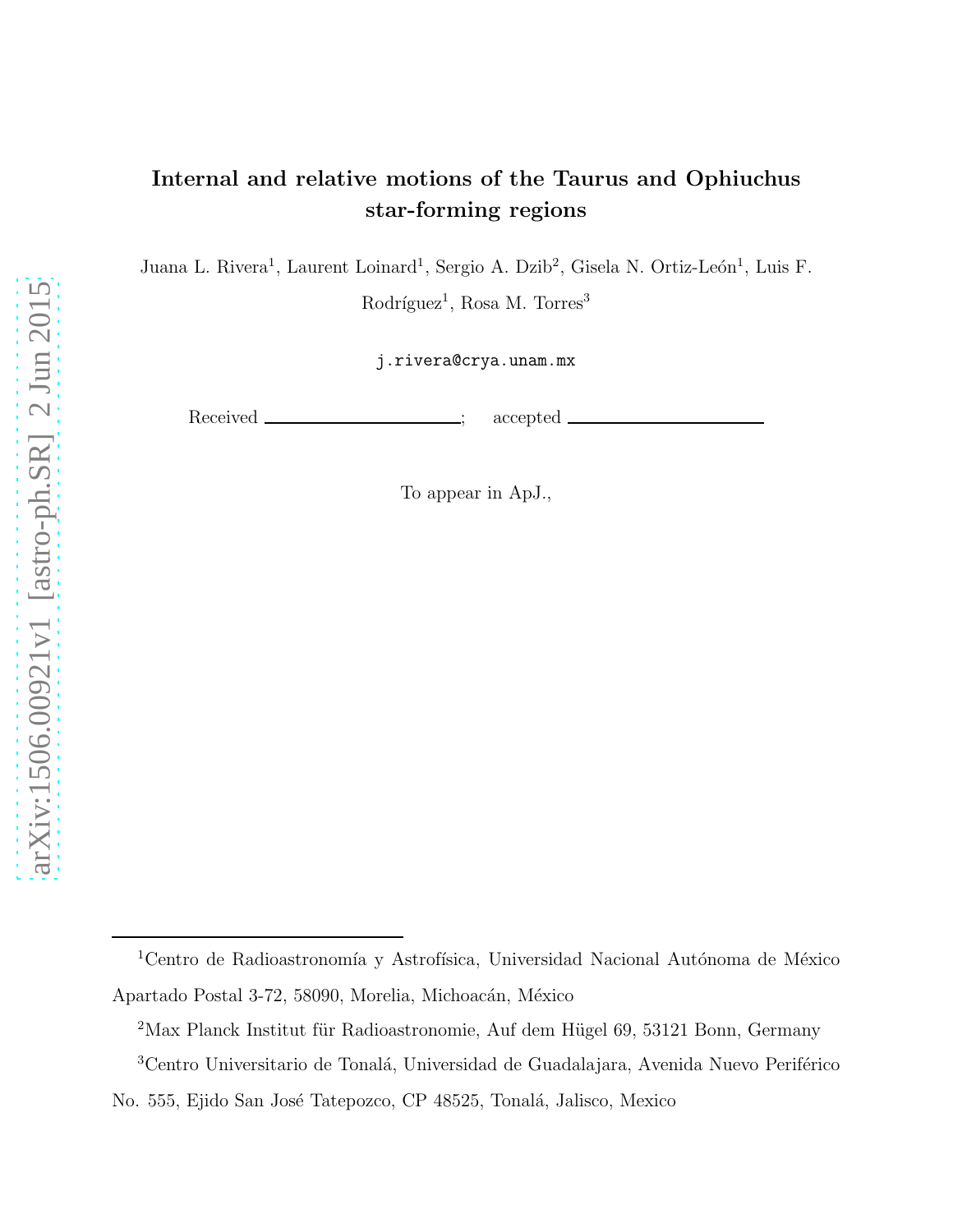# ABSTRACT

We investigate the internal and relative motions of the Taurus and Ophiuchus star-forming regions using a sample of young stars with accurately measured radial velocities and proper motions. We find no evidence for expansion or contraction of the Taurus complex, but a clear indication for a global rotation, resulting in velocity gradients of order 0.1 km s<sup>-1</sup> pc<sup>-1</sup> across the region. In the case of Ophichus more data are needed to reliably establish its internal kinematics. Both Taurus and Ophiuchus have a bulk motion relative to the LSR (i.e. a nonzero mean peculiar velocity) of order 5 km s<sup>-1</sup>. Interestingly, these velocities are roughly equal in magnitude, but nearly exactly opposite in direction. Moving back in time, we find that Taurus and Ophiuchus must have been very near each other 20 to 25 Myr ago. This suggests a common origin, possibly related to that of Gould's Belt.

 $Subject$  headings: astrometry — techniques: interferometry — techniques: radial velocities — stars: formation — ISM: kinematics and dynamics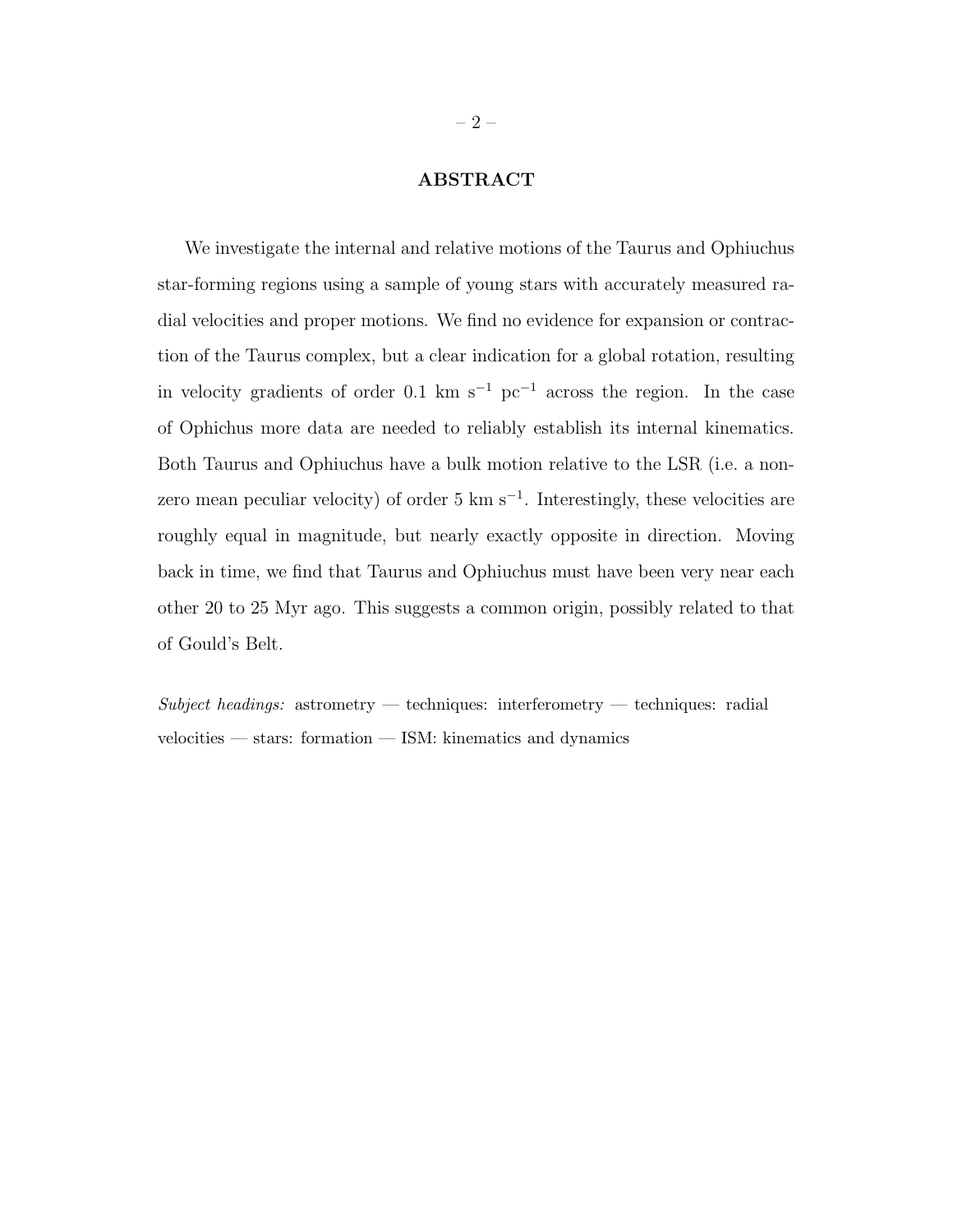## 1. Introduction

Ophiuchus (at 120 pc; [Loinard et al. 2008](#page-21-0)) and Taurus (at 130–160 pc; [Loinard et al.](#page-21-1) [2007;](#page-21-1) [Torres et al. 2007](#page-23-0), [2009,](#page-23-1) [2012](#page-23-2)) are two of the nearest star-forming regions (see [Wilking et al. 2008;](#page-23-3) [Kenyon et al. 2008,](#page-21-2) for recent reviews). They have both been instrumental in the emergence of our current understanding of low-mass star-formation [\(Shu et al. 1987\)](#page-23-4), and have been studied extensively at virtually all wavelengths. For instance, there are extensive surveys of Taurus in X-rays by Güdel et al. (2007), optical by Briceño et al. (1993; 1999), near-infrared by Duchêne et al. [\(2004](#page-20-0)), submillimeter by [Andrews et al. \(2005\)](#page-20-1), and radio by [Dzib et al. \(2015](#page-20-2)). Similarly, in Ophiuchus, large-scale observations were obtained in X-rays [\(Ozawa et al. 2005;](#page-22-0) Gagné et al. 2004), near-infrared [\(Haisch et al. 2002](#page-21-5); Duchêne et al. 2004), submillimeter [\(Motte et al. 1998;](#page-22-1) [Johnstone et al.](#page-21-6) [2004\)](#page-21-6), and radio [\(Dzib et al. 2013](#page-21-7)). More recently, both regions have been targeted by the Spitzer Space Telescope (e.g., [Rebull et al. 2010](#page-22-2); [Padgett et al.](#page-22-3) [2008\)](#page-22-3) and the Herschel Space Observatory [\(http://www.herschel.fr/cea/gouldbelt/en/\)](http://www.herschel.fr/cea/gouldbelt/en/). The distance to both regions is known very accurately thanks to recent trigonometric parallax measurements obtained from radio Very Long Baseline Interferometry (VLBI) observations [\(Loinard et al.](#page-21-1) [2007,](#page-21-1) [2008;](#page-21-0) [Torres et al. 2007](#page-23-0), [2009](#page-23-1), [2012](#page-23-2)). In the case of Taurus, the accuracy of these VLBI measurements is sufficient to characterize the depth of the complex, and crudely reconstruct its 3-dimensional structure [\(Torres et al. 2007,](#page-23-0) [2009,](#page-23-1) [2012\)](#page-23-2).

The proximity of these two regions enables the detection of intrinsically faint sources (e.g. substellar objects) and ensures high linear spatial resolution. It also facilitates the accurate determination of proper motions, since for a given space velocity, the amplitude of the angular displacement diminishes linearly with distance. We will exploit this latter property here to derive the three-dimensional velocity vector for a sample of young stellar objects distributed across each of the regions. This will be achieved by combining radial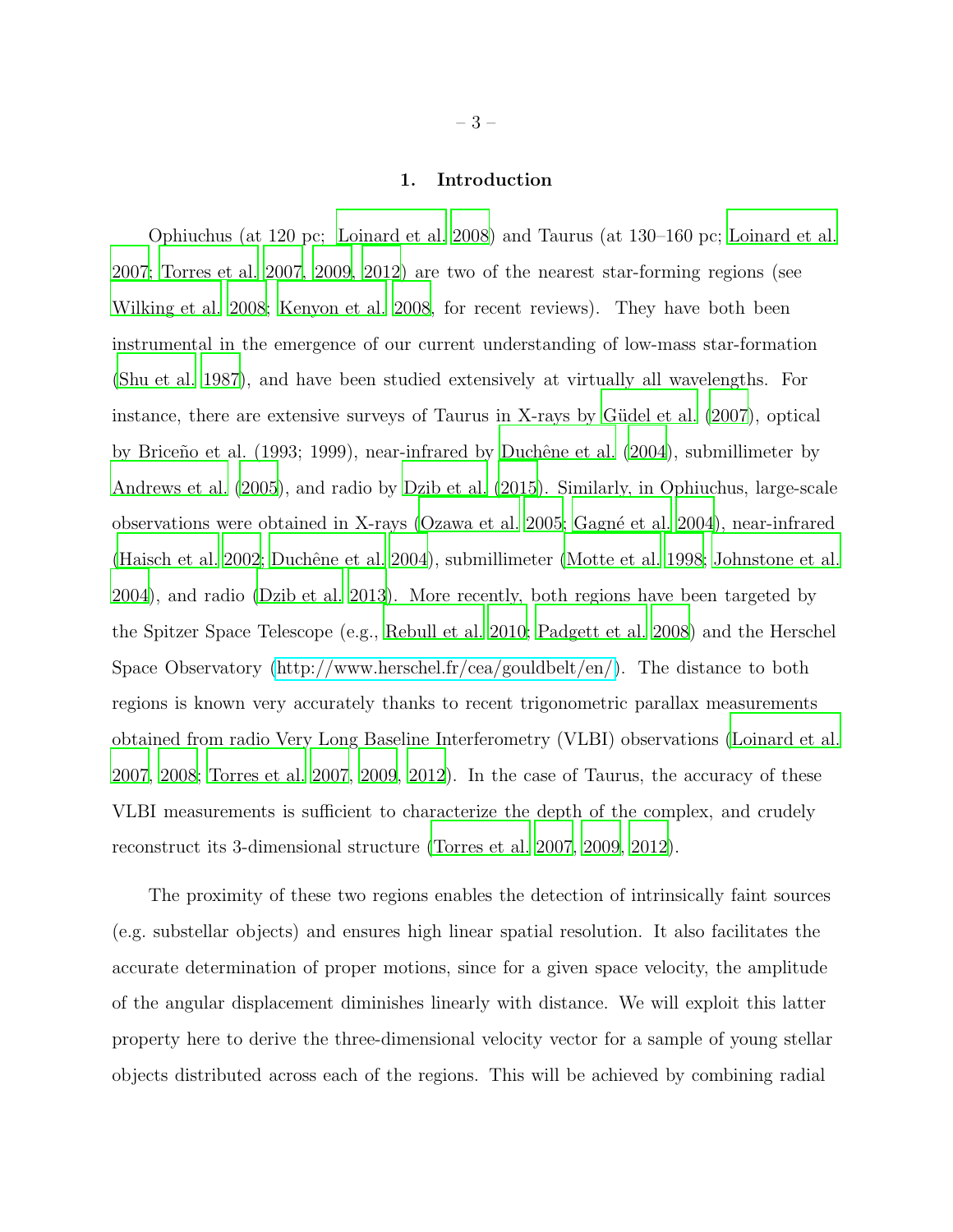velocity measurements from optical and near infrared spectroscopy, with proper motions derived from multi-epoch radio interferometric observations –supplemented, of course, by the accurate distances mentioned earlier to perform the conversion from angular to space velocity. Both conventional interferometers such as NRAO's Very Large Array (VLA) and long baseline interferometers (e.g. NRAO's Very Long Baseline Array; VLBA) can be used to obtain accurate proper motions. Examples of VLA measurements are shown in [Loinard et al. \(2003\)](#page-22-4) and [Chandler et al. \(2005\)](#page-20-3), while examples of VLBA results can be found in [Torres et al. \(2007\)](#page-23-0).

In the present paper, we will collect existing radial velocity and radio proper motion measurements available in the literature for young stars in Taurus and Ophiuchus, and combine them to construct the 3-dimensional velocity vectors for roughly a dozen young stellar systems in Taurus and Ophiuchus. These results will be used to analyze the internal and relative kinematics of the Taurus and Ophiuchus star-forming regions.

## 2. Compilation of radial velocities and proper motion measurements

Two important technical points must be made at the outset. The first one is that the proper motions measured using radio interferometers are, by construction, measured in a reference frame associated with the Solar System barycenter (e.g. [Thompson et al. 2007](#page-23-5)). The second is relative to the conversion of radial velocities from the LSR to heliocentric system. While the results of optical spectroscopy are usually reported in the heliocentric system, millimeter spectroscopic observations (that we will use for some of the sources) are often reported in the LSR system. For consistency with the proper motion measurements, we will express all radial velocities in the heliocentric system. The conversion from LSR to heliocentric involves the projection of the Sun motion along the line of sight. As we will see below, there is some on-going discussion about the true value of the Solar motion. However,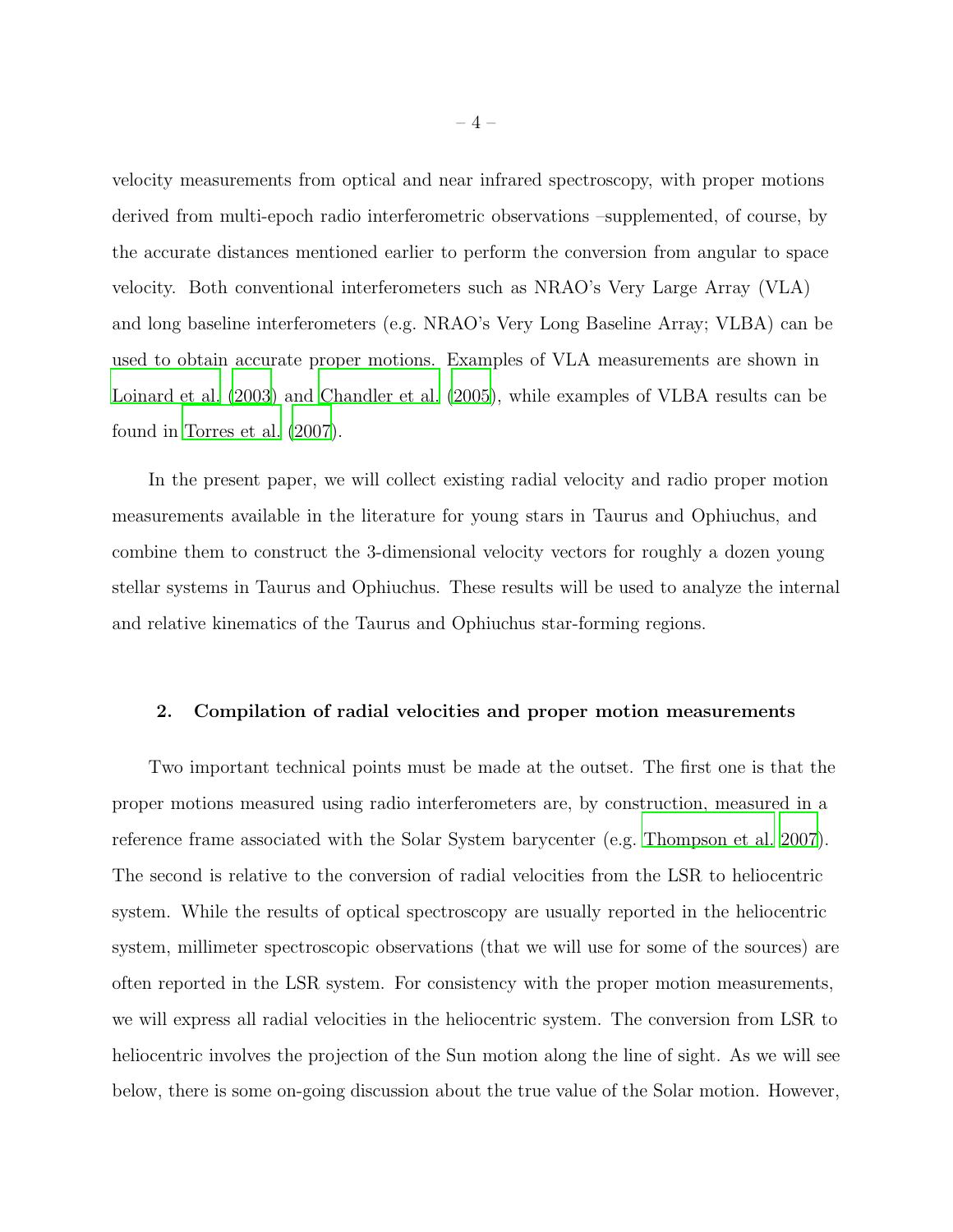as far as we know, all observatories use the same (fairly old) Solar motion determination, corresponding to  $+20 \text{ km s}^{-1}$  toward B1900 equatorial coordinates  $(18^h; +30^{\circ})$  for the conversion from heliocentric to LSR velocities. This is the value that we will use to perform the conversion when radial velocities in the literature are expressed in the LSR frame.

#### 2.1. Taurus

In the case of the Taurus complex, accurate proper motion measurements are available for 7 young stellar systems: Hubble 4, HDE 283571, HP Tau G2, V773 Tau, T Tau, L 1551 IRS5, and DG Tau. We now briefly present and discuss each source invidually, emphasizing the distance, proper motion, and radial velocity measurements. A summary of these parameters is provided in Table 1.

Hubble 4 is a weak line T Tauri star of spectral type K7 located in the dark cloud Lynds 1495. Its trigonometric parallax ( $\varpi = 7.53 \pm 0.03$  mas, corresponding to 132.8  $\pm$  0.5 pc) and its proper motion  $(\mu_{\alpha}\cos\delta = 4.30 \pm 0.05 \text{ mas yr}^{-1}; \mu_{\delta} = -28.9 \pm 0.3 \text{ mas yr}^{-1})$  have been measured using multi-epoch VLBA observations by [Torres et al. \(2007\)](#page-23-0). [Nguyen et al.](#page-22-5) [\(2012\)](#page-22-5) find evidence that Hubble 4 may be an SB2 spectroscopic binary, and provide multi-epoch measurements of the radial velocities of each of the two stars. The average value for the radial velocity of the primary is  $+18.0 \text{ km s}^{-1}$  with a dispersion of order 1.0 km s<sup>−</sup><sup>1</sup> (all expressed in the heliocentric system). This is reasonably consistent with the older measurement of  $+15.0 \pm 1.7$  km s<sup>-1</sup> by [Hartmann et al. \(1986\)](#page-21-8). Conservatively, we will adopt  $+18.0 \pm 2.0$  km s<sup>-1</sup> for the radial velocity of Hubble 4.

HDE 283572 (HIP 20388, V987 Tau) is a G2 star also located in the dark cloud Lynds 1495 with a VLBA parallax  $\varpi = 7.78 \pm 0.04$  mas (128.5  $\pm$ 0.6 pc; Torres et al. 2007). Its proper motion, also measured with the VLBA, is  $\mu_{\alpha}$  cos  $\delta = 8.88 \pm 0.06$  mas yr<sup>-1</sup>;  $\mu_{\delta} =$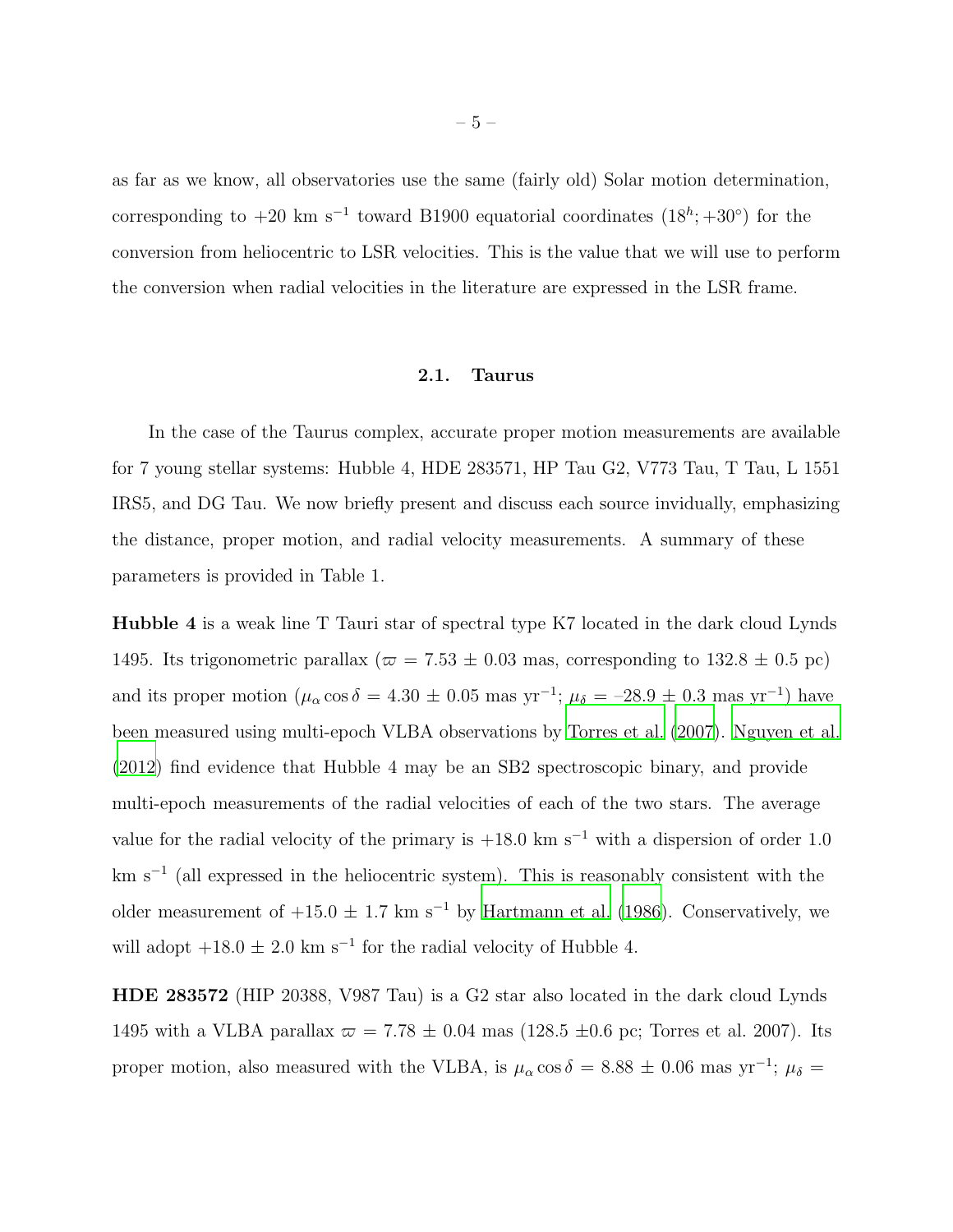$-26.6 \pm 0.1$  mas yr<sup>-1</sup> [\(Torres et al. 2007\)](#page-23-0). Its (heliocentric) radial velocity was measured by [Nguyen et al. \(2012\)](#page-22-5) to be  $+14.2 \pm 1.0$  km s<sup>-1</sup>. This is consistent with the value  $+15.0$  $\pm$  1.5 km s<sup>-1</sup> reported by [Walter et al. \(1988](#page-23-6)).

HP Tau G2 (IRAS 04328-2248) belongs, together with the tight binary HP Tau G3, to a hierarchical triple system located on the eastern edge of the Taurus complex. Its proper motion, from VLBA observations, is  $\mu_{\alpha}$  cos  $\delta = 13.90 \pm 0.06$  mas yr<sup>-1</sup>;  $\mu_{\delta} = -15.6 \pm 0.3$ mas yr<sup>-1</sup> [\(Torres et al. 2009\)](#page-23-1), and its VLBA parallax is  $\varpi = 6.20 \pm 0.03$  mas (161.2 ±0.9) pc; Torres et al. 2009). Its radial velocity is  $+16.6 \pm 1.7$  km s<sup>-1</sup> according to [Nguyen et al.](#page-22-5) [\(2012\)](#page-22-5) and  $+17.7 \pm 1.8$  km s<sup>-1</sup> according to [Walter et al. \(1988](#page-23-6)). We will adopt here the former of these two very consistent values.

**V773 Tau** is a well-studied quadruple system in the Lynds 1495 cloud, at 132.8  $\pm$ 2.3 pc [\(Torres et al. 2012\)](#page-23-2). The primary is a tight spectroscopic binary [\(Welty 1995\)](#page-23-7) spatially resolved in VLBA observations [\(Boden et al. 2007;](#page-20-4) [Torres et al. 2012\)](#page-23-2). Its orbital motion has been very well characterized by [Boden et al. \(2007](#page-20-4)) and [Torres et al. \(2012\)](#page-23-2) by combining spectroscopic and astrometric data. Two other young stars orbit that central binary (Duchêne et al. 2003; [Boden et al. 2012\)](#page-20-6). The orbit of the nearest of the two has recently been modeled by [Boden et al. \(2012\)](#page-20-6). By combining the absolute positions of the primary provided by VLBA observations with the global orbit modeling of the system, [Torres et al. \(2012](#page-23-2)) estimated the proper motion of the system's barycenter to be  $\mu_{\alpha}$  cos  $\delta$  $= 8.3 \pm 0.5$  mas yr<sup>-1</sup>;  $\mu_{\delta} = -23.6 \pm 0.5$  mas yr<sup>-1</sup>. The (heliocentric) radial velocity of the barycenter of the system was estimated by A.J. Boden (private communication) to be  $+16.38 \pm 0.52$  km s<sup>-1</sup>.

**T** Tau is an extremely well-studied triple system, located at  $147.6 \pm 0.6$  pc [\(Loinard et al.](#page-21-1) [2007\)](#page-21-1). The optically visible and classical T Tauri star is orbited by an infrared companion (e.g. Duchêne et al. 2002) called T Tau S (the "original" T Tauri star has now been renamed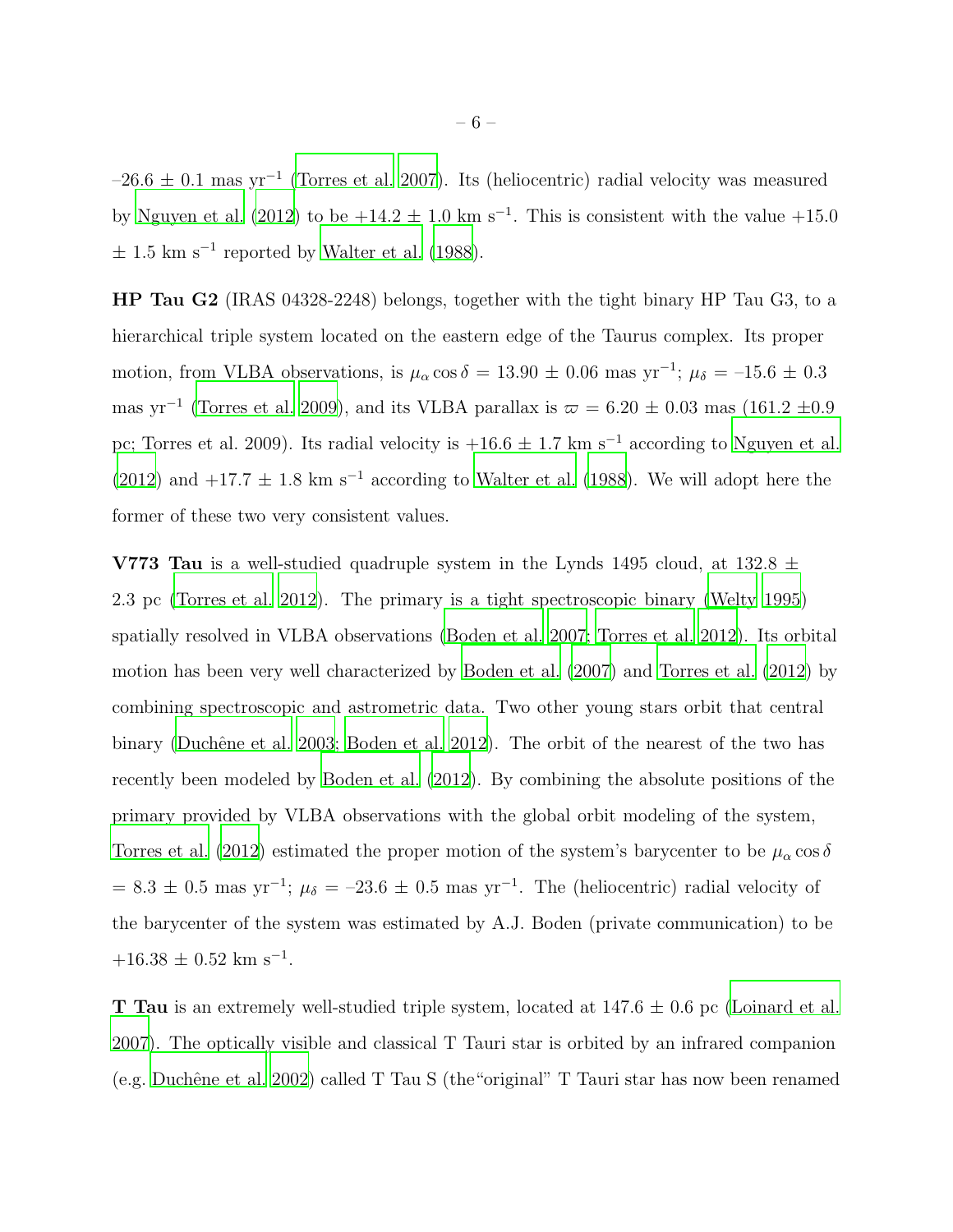T Tau N). T Tau S is itself a tight binary system, where complex orbital motions have been detected both in the infrared and the radio [\(Schaefer 2014;](#page-23-8) [Loinard et al. 2003,](#page-22-4) [2007](#page-21-1)). Since the separation between T Tau S and T Tau N is large (0.7 arcsec, corresponding to about 100 AU), the proper motion of T Tau N can reasonably be used as a proxy for the proper motion of the entire system. We adopt the value measured by [Loinard et al. \(2003](#page-22-4)):  $\mu_{\alpha}\cos\delta = 12.2 \pm 0.6$  mas yr<sup>-1</sup>;  $\mu_{\delta} = -12.7 \pm 0.6$  mas yr<sup>-1</sup>. The (heliocentric) radial velocity of T Tau N was measured to be  $+19.2 \pm 0.4$  km s<sup>-1</sup> by [Nguyen et al. \(2012](#page-22-5)). This is highly compatible with the older value of  $+19.1 \pm 1.2$  km s<sup>-1</sup> reported by [Hartmann et al.](#page-21-8) [\(1986\)](#page-21-8).

L1551 IRS5 is a protostellar binary located in the eponymous dark cloud Lynds 1551 to the south-east of the Taurus complex. Given its proximity to T Tau, we will adopt a similar distance for Lynds 1551, albeit with an increased uncertainty:  $147 \pm 5$  pc. L1551 IRS5 is composed of two protostars separated by about 0.3 arcseconds (about 45 AU), presumably in relative orbit. However, given the fairly large separation between the two protostars, the orbital motions are small. The absolute and relative astrometry of these sources has been studied with the VLA by Rodríguez et al. (2003). We will adopt the average of the two proper motions as the proper motion for the system as a whole:  $\mu_{\alpha}$  cos  $\delta = 13.2 \pm$ 1.6 mas yr<sup>-1</sup>;  $\mu_{\delta} = -21.2 \pm 2.5$  mas yr<sup>-1</sup>. [Fridlund et al. \(2002\)](#page-21-9) report on high spectral resolution observations of the circumbinary disk surrounding the VLA sources, from which a (LSR) value of  $+6.3 \pm 1.0$  km s<sup>-1</sup> can be estimated for the systemic radial velocity. This corresponds to  $+18.3 \pm 1.0$  km s<sup>-1</sup> in the heliocentric frame.

DG Tau and DG Tau B are located near one another (they are separated by less than 1 arcmin), but they do not form a bound system. On the plane of the sky, they are located about mid-way between L1495 and HP Tau, so we will follow Rodríguez et al. [\(2012a\)](#page-22-6) in adopting a distance of  $150 \pm 5$  pc (intermediate between 130 pc for L1495 and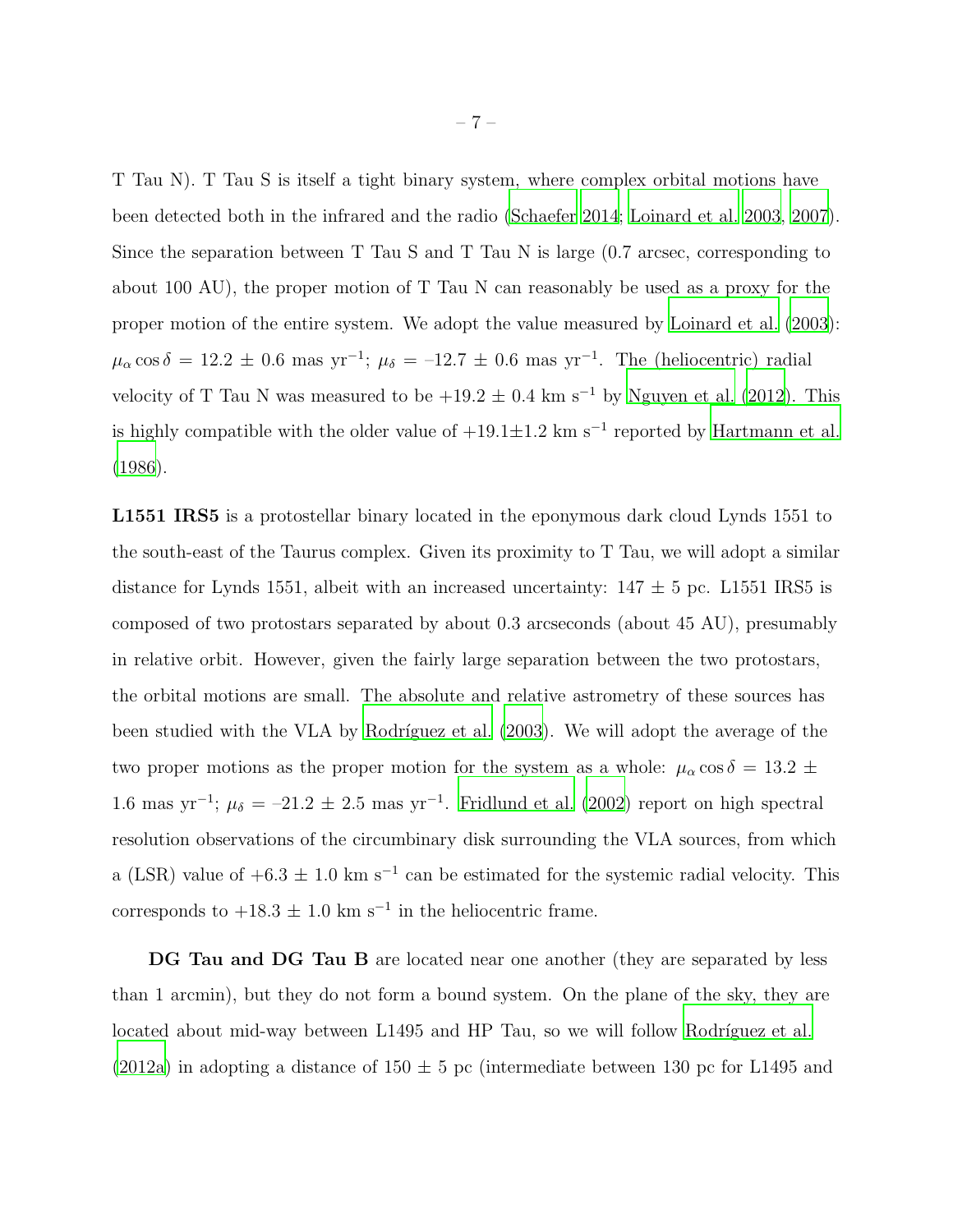160 pc for HP Tau). While DG Tau is a K6 classical T Tauri star, DG Tau B is a somewhat younger Class I protostar [\(Watson et al. 2004;](#page-23-10) [Luhman et al. 2010](#page-22-7)). The proper motion of DG Tau measured with the VLA is  $\mu_{\alpha}$  cos  $\delta = 7.5 \pm 0.9$  mas yr<sup>-1</sup>;  $\mu_{\delta} = -19.0 \pm 0.9$ mas yr<sup>-1</sup> (Rodríguez et al. 2012a). That of DG Tau B, on the other hand, is  $\mu_{\alpha} \cos \delta =$  $3.8 \pm 1.9$  mas yr<sup>-1</sup>;  $\mu_{\delta} = -20.6 \pm 3.3$  mas yr<sup>-1</sup> (Rodríguez et al. 2012b). These are very consistent with one another, and we will adopt their weighted mean for the proper motion of the DG Tau region:  $\mu_{\alpha} \cos \delta = 6.8 \pm 0.8$  mas yr<sup>-1</sup>;  $\mu_{\delta} = -19.1 \pm 0.9$  mas yr<sup>-1</sup>.

The (heliocentric) radial velocity of DG Tau was measured to be +15.4 ± 1.5 km  $\rm s^{-1}$ by [Nguyen et al. \(2012](#page-22-5)) and  $\simeq 16.5$  km s<sup>-1</sup> by [Bacciotti et al. \(2002\)](#page-20-8). For DG Tau B, on the other hand, [Zapata et al. \(2015](#page-23-11)) find an LSR systemic velocity of  $+6.5 \pm 1.0$  km s<sup>-1</sup>. This corresponds to  $+16.3 \pm 1.0$  km s<sup>-1</sup> in the heliocentric system. These different measurements are highly consistent with each other, and we will adopt  $16.1 \pm 1.0$  km s<sup>−1</sup> for the (heliocentric) radial velocity of the DG Tau region.

# 2.2. Ophiuchus

Accurate radio proper motions are available for four sources in Ophiuchus: IRAS 16293– 2422, YLW 15, S1, and DoAr21. The latter two of these sources have measured VLBI parallaxes corresponding to a distance of  $120 \pm 4$  pc (Loinard et al. 2008). We will adopt this distance for all 4 sources, briefly discussing the specific case of IRAS 16293–2422 in its dedicated section.

IRAS 16293–2422 is a multiple Class 0 protostellar system located in the dark cloud Lynds 1689N. An estimate of the distance to IRAS 16293–2422 was provided by [Imai et al.](#page-21-10) [\(2007\)](#page-21-10) who used multi-epoch VLBI observations of water masers to obtain a direct measurement of the trigonometric parallax. They obtain  $\varpi = 5.6^{+1.5}_{-0.5}$  mas, corresponding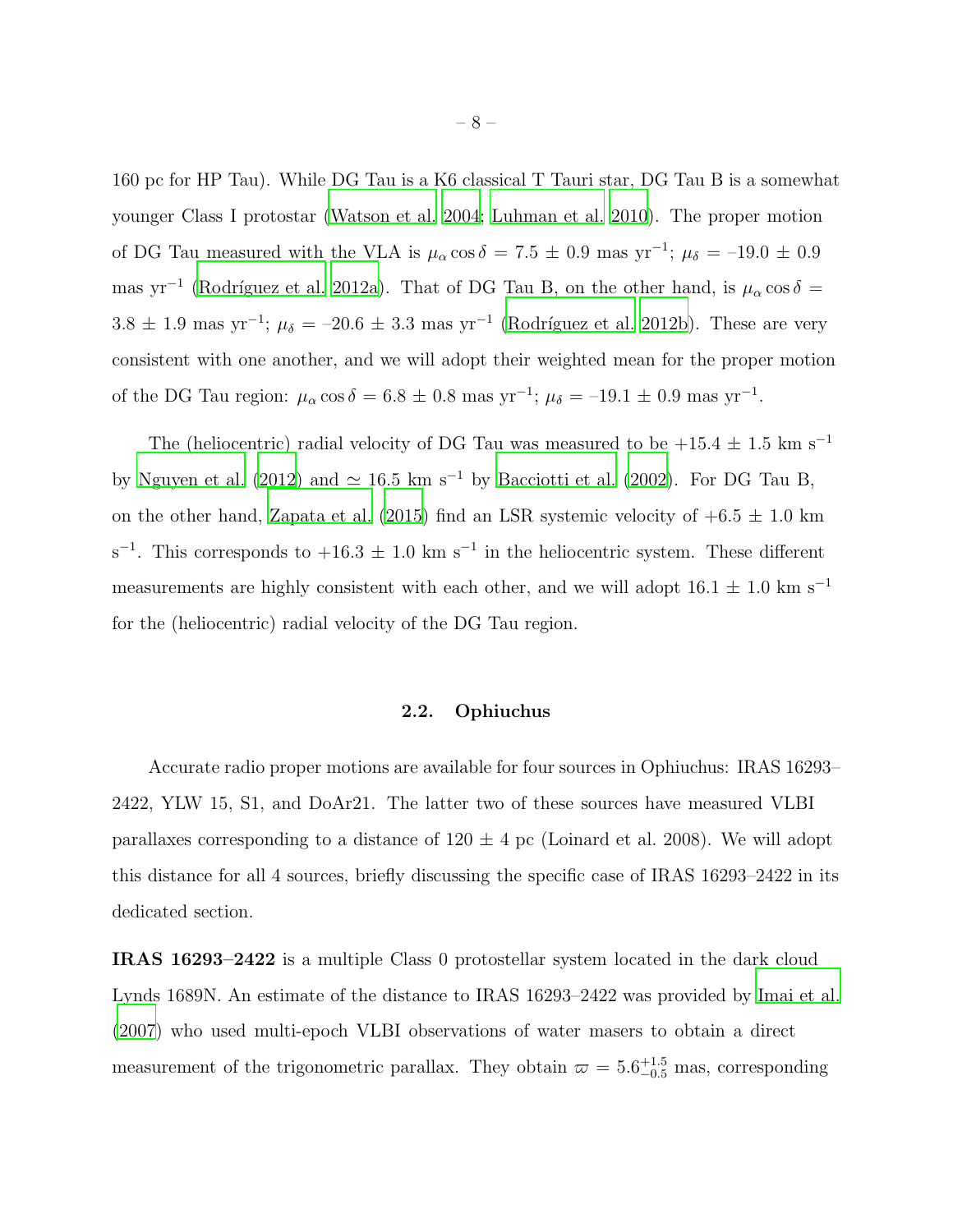to  $d = 178^{+18}_{-37}$  pc. However, more recent VLBA water measurements by S. Dzib (private communication) are consistent with a shorter distance of order 120 pc, which is also the distance estimated by [Loinard et al. \(2008\)](#page-21-0) for the Ophiuchus core. It is important to mention that water masers in low-mass star forming regions are weak, highly variable, and with short active phases (e.g., [Claussen et al. 1996](#page-20-9); [Desmurs et al. 2009\)](#page-20-10). As a consequence, parallaxes obtained using water masers in low-mass star-forming regions are less reliable than those measured from continuum observations of magneticaly active stars (such as S1 and DoAr21 as repoted by Loinard et al. 2008). Thus, we will adopt 120 pc for the distance to IRAS 16293–2422.

Both the absolute and the relative proper motions of the three protostars in the IRAS 16293–2422 system have been measured using multi-epoch VLA observations by [Chandler et al. \(2005\)](#page-20-3). Two of these protostars (A2 and B) share similar absolute proper motions, while the proper motion of the third object (A1) is significantly different. Following [Loinard \(2002\)](#page-22-9) and [Chandler et al. \(2005\)](#page-20-3), we adopt the mean proper motion of A2 and B for the proper motion of the system as a whole, and ascribe the different value measured for A1 to a significant contribution from its orbital motion. Thus, the proper motion adopted for IRAS 16293–2422 is  $\mu_{\alpha}$  cos  $\delta = -16.2 \pm 0.9$  mas yr<sup>-1</sup>;  $\mu_{\delta} = -7.0 \pm 1.1$  mas yr<sup>-1</sup> [\(Chandler et al. 2005\)](#page-20-3).

In interferometric millimeter wavelength observations, IRAS 16293–2422 is resolved into two cores: one containing the B protostar, and the other containing the A1 and A2 objects [\(Mundy et al. 1992\)](#page-22-10). These two condensations have slightly different radial velocities [\(Jørgensen et al. 2011](#page-21-11)). Since protostar B is known from the proper motion measurements to move little relative to the center of mass of the system, we will adopt the radial velocity of component B as a proxy for that of the entire system. This corresponds to  $V_{lsr} = +2.7 \pm 1.9$  km s<sup>-1</sup>, and is equivalent to  $V_r = -7.7 \pm 1.9$  km s<sup>-1</sup> in the heliocentric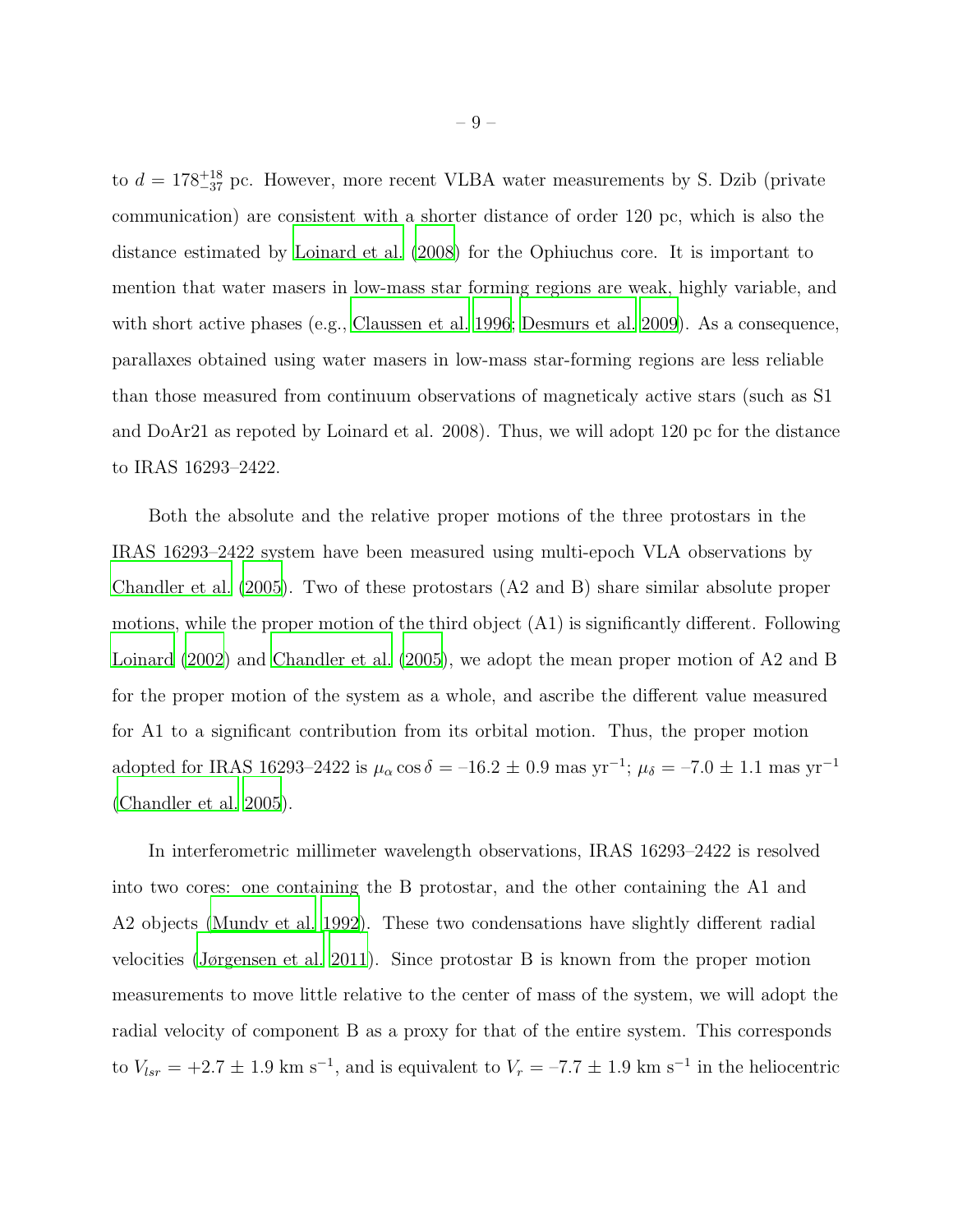system.

YLW 15 (IRAS 16244–2434, IRS 43) is a binary Class I protostar [\(Andre et](#page-20-11) al. [1993\)](#page-20-11) located in the dark cloud L1682B, near the Ophiuchus core. The proper motion of both members of YLW 15 have been measured from VLA observations by [Curiel et al. \(2003](#page-20-12)) who showed further that source VLA1 is the primary of the system, whereas VLA2 is a lower-mass companion. Thus, we will adopt the proper motion of VLA1 as a proxy for the proper motion of the entire system:  $\mu_{\alpha} \cos \delta = -1.4 \pm 0.5$  mas yr<sup>-1</sup>;  $\mu_{\delta} = -20.8 \pm 0.6$  mas  $yr^{-1}$ 

In the DCO<sup>+</sup> maps of Ophiuchus presented by [Loren et al. \(1990](#page-22-11)), YLW15 is embedded in the molecular clump F, whose radial velocity is reported as  $V_{lsr} = +3.7 \pm 0.7$  km s<sup>-1</sup>. We will adopt this value of YLW 15 itself, which corresponds to  $-6.5 \pm 0.7$  km s<sup>-1</sup> in the heliocentric reference frame. The assumption that the radial velocity of the molecular gas surrounding the star can be taken as a proxy of the radial velocity of the star itself is supported by the results of Loinard et al. (2008) and Torres et al. (2009, 2012).

S1 (IRAS 16235-2416, ROX 14, YLW 36) is located in the Ophiuchus core (Lynds 1688). It is a B4 star with a mass of about 6  $M_{\odot}$ , and it is among the brightest red, near-infrared, far-infrared, X-ray and radio sources in the region [\(Grasdalen et](#page-21-12) al. [1973](#page-21-12); [Fazio et al. 1976;](#page-21-13) [Montmerle et al. 1983;](#page-22-12) [Leous et al. 1991;](#page-21-14) [Loinard et al. 2008](#page-21-0)). Its proper motion has been measured using multi-epoch VLBA observations by [Loinard et al. \(2008\)](#page-21-0):  $\mu_{\alpha} \cos \delta = -3.88$  $\pm$  0.87 mas yr<sup>-1</sup>;  $\mu_{\delta} = -31.55 \pm 0.69$  mas yr<sup>-1</sup>.

We did not find any direct (photospheric) radial velocity measurement for S1 in the literature. However, in the  $DCO<sup>+</sup>$  observations reported by [Loren et al. \(1990\)](#page-22-11), S1 is located on the edge of clump A. The mean radial velocity of the DCO<sup>+</sup> emission for clump A is 3.5 km s<sup> $-1$ </sup> measured in the LSR. The mean width of the DCO<sup>+</sup> lines, on the other hand, is 1.0 km s<sup>-1</sup>, so we adopt  $v_{lsr} = 3.5 \pm 1.0$  km s<sup>-1</sup> for the radial velocity of this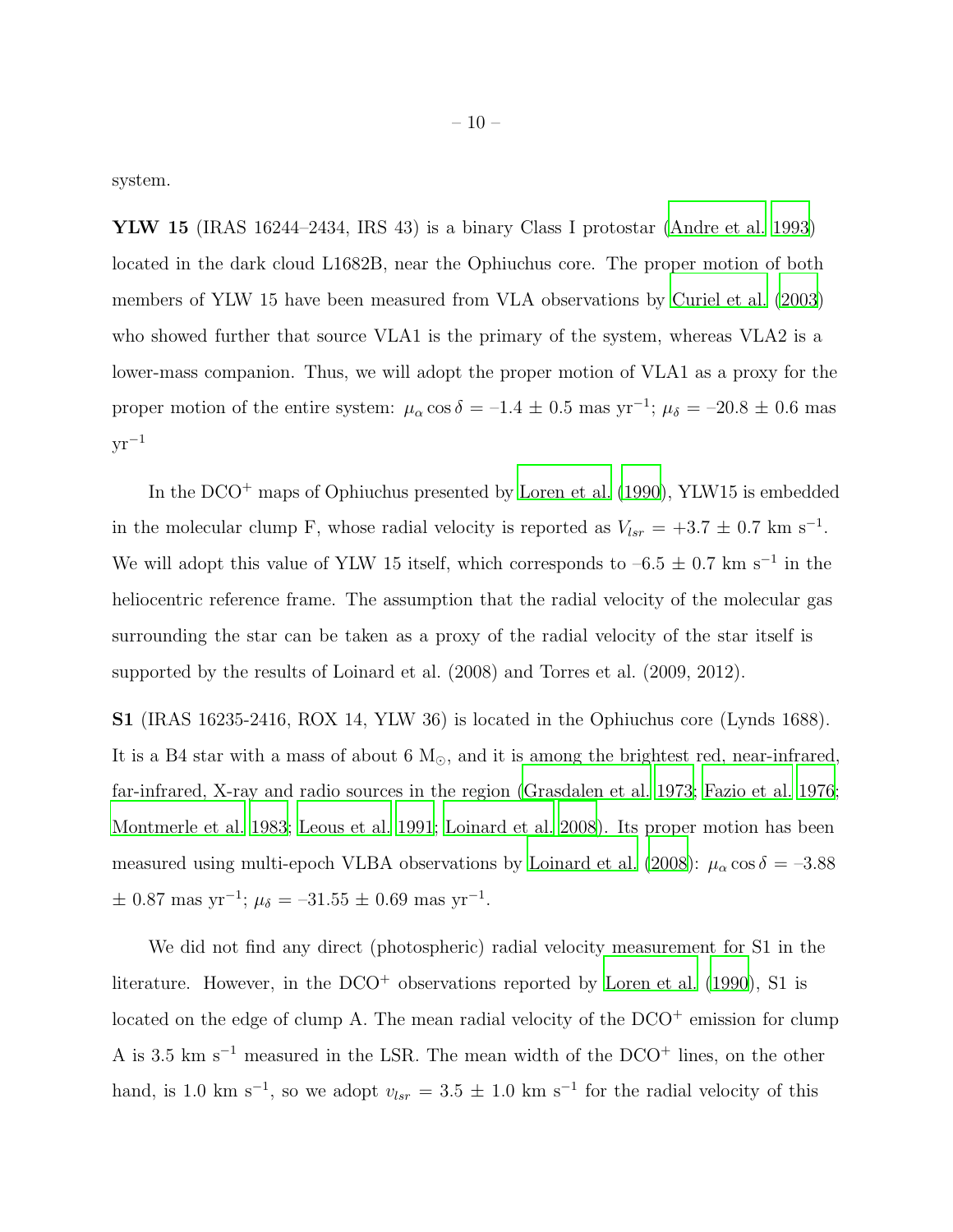source. This corresponds to  $V_r = -6.7 \pm 1.0$  km s<sup>-1</sup> in the heliocentric reference frame.

DoAr 21 (V2246 Oph, Haro 1-6, HBC 637, ROX 8, YLW 26) also belongs to the Ophiuchus core. It is a ~ 2.2 M<sub>☉</sub> star of spectral type K1 with an infrared excess around 25  $\mu$ m attributed to a circumstellar disk [\(Jensen et al. 2009](#page-21-15)). It is associated with a strongly variable radio source and a bright X-ray source [\(Montmerle et al. 1983;](#page-22-12) [Feigelson et al.](#page-21-16) [1985;](#page-21-16) [Dzib et al. 2013\)](#page-21-7). The proper motion has been measured by [Loinard et al. \(2008\)](#page-21-0):  $\mu_{\alpha}\cos\delta = -26.47 \pm 0.92$  mas yr<sup>-1</sup>;  $\mu_{\delta} = -28.23 \pm 0.73$  mas yr<sup>-1</sup>. The radial velocity derived from optical spectroscopy was provided by [Massarotti et al. \(2005](#page-22-13)):  $V_r = -4.6 \pm$ 3.3 km s<sup>-1</sup> (heliocentric). This is consistent with the value  $-6 \pm 4$  km s<sup>-1</sup> reported by [Jensen et al. \(2009\)](#page-21-15).

A summary of the proper motion and radial velocity measurements detailed above is provided as Table 1. For completeness, we also include the proper motions converted to Galactic  $(\ell, b)$  coordinates. From that summary, it is clear that the radial velocities are typically accurate to about 1 km  $s^{-1}$ . The proper motions, on the other hand, typically have a 1-dimensional uncertainty of 1 mas yr<sup>-1</sup>. At the distance of Ophiuchus and Taurus, this also corresponds to about 1  $km s^{-1}$  errors on the tangential velocity.

# 3. Analysis

#### 3.1. Determination of the 3D velocity vectors

Since our goal here is to analyze the internal and relative motions of Taurus and Ophiuchus, we first convert the measured proper motions and radial velocities to 3-dimensional velocity vectors. We will express these vectors in the rectangular  $(x, y, z)$ coordinate system commonly used for Galactic studies. The origin of the system is at the Sun; the  $O(x)$  axis runs along the Sun – Galactic center direction, the positive direction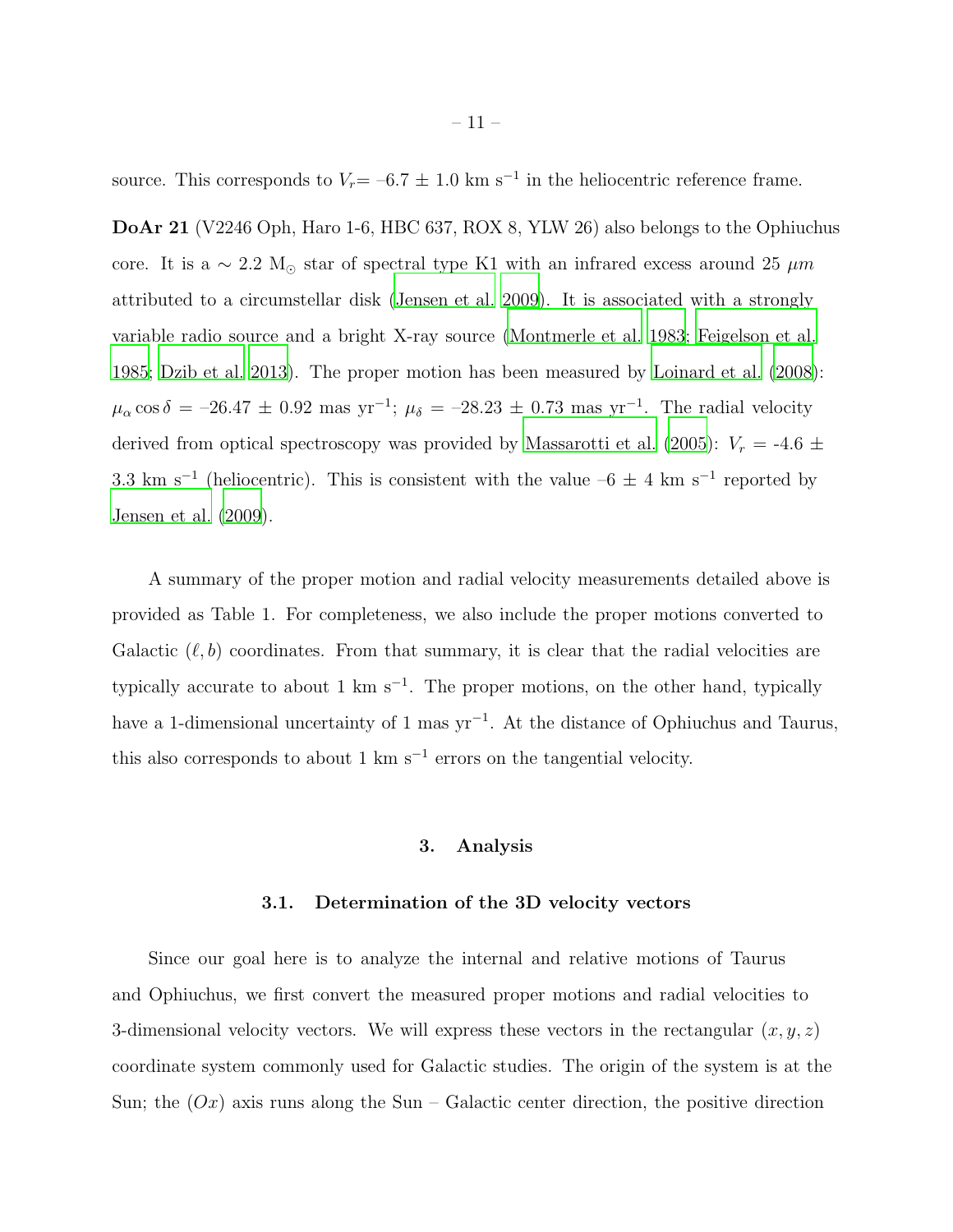being toward the Galactic center;  $(Oy)$  is in the Galactic plane, orthogonal to  $(Ox)$ , with the positive direction in the direction of Galactic rotation;  $(Oz)$  is perpendicular to the Galactic plane, oriented toward the Galactic North Pole, thereby making  $(Oxyz)$  a right-handed coordinate system. From the data in Table 1, both the positions  $(X, Y, Z)$ and the heliocentric velocities  $(U, V, W)$  of each of our stars in the  $(x, y, z)$  frame can easily be computed. They are listed in Table 2.

Expressing velocities in the heliocentric system is practical from an observational point of view, because the dynamics of the Solar System are so well known that heliocentric velocities only contain extremely small systematic uncertainty (i.e. the transformation from topocentric to heliocentric velocities is very accurate). For the point of view of Galactic Dynamics, however, a Sun-based system is not ideal. In particular, for objects in the Solar neighborhood, the Local Standard of Rest (LSR) is preferable. The transformation from heliocentric to LSR velocities is effected by subtracting the motion of the Sun relative to the LSR from the heliocentric velocities. This is straightforward in principle, but introduces significant errors in practice, because the Solar motion relative to the LSR is somewhat uncertain. As we mentioned earlier, velocities reported in the LSR system normally assume a Solar motion of  $+20 \text{ km s}^{-1}$  toward B1900 equatorial coordinates  $(18^h; +30^\circ)$ . More recent determinations, however, suggest significantly different values. Until recently, the Hipparcos-based determination of [Dehnen et al. \(1998\)](#page-20-13) was widely used. For this determination, the components of the Solar motion in the rectangular  $(x, y, z)$  coordinate system introduced earlier are  $U_0 = 10.00 \pm 0.36$  km s<sup>-1</sup>,  $V_0 = 5.25 \pm 0.62$  km s<sup>-1</sup>, and  $W_0$  $= 7.17 \pm 0.38$  km s<sup>-1</sup>. On the basis of a global analysis of high accuracy trigonometric parallaxes to high-mass star-forming regions distributed across the Galactic plane, [Reid](#page-22-14) [\(2009\)](#page-22-14) argued in favor of a significantly larger value of  $V_0$ . This is supported by a recent re-analysis of stellar kinematics in the Solar neighborhood by Schönrich et al. (2010) who obtained  $U_0 = 11.1 \pm 0.7$  km s<sup>-1</sup>,  $V_0 = 12.2 \pm 0.47$  km s<sup>-1</sup>, and  $W_0 = 7.25 \pm 0.37$  km s<sup>-1</sup>.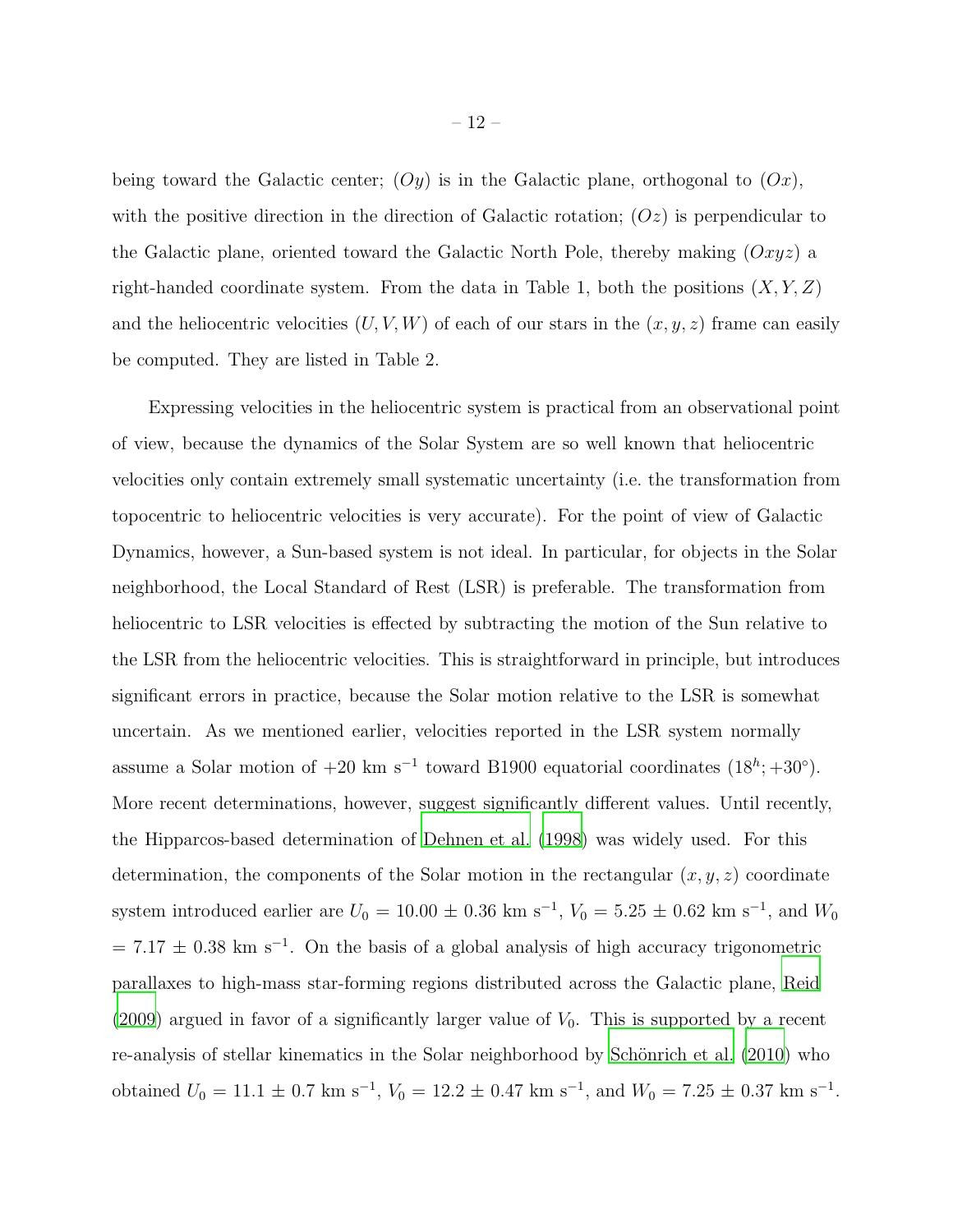Here, we will adopt this latter value to transform the  $(U, V, W)$  heliocentric velocities of the young stars in Taurus and Ophiuchus into  $(u, v, w)$  LSR velocities for those stars. The results are given in Table 2.

#### 3.2. Taurus internal kinematics

Let us now analyze the 3D velocity vectors in the Taurus complex. In the top row of Figure 1, we show their projections onto the  $(Oxy)$ ,  $(Oxz)$ , and  $(Oyz)$  planes. When we consider the heliocentric velocities (shown as green arrows in the top row of Figure 1), the motions appear highly organized as a result of the dominant reflex motion induced by the Sun. When the Solar motion is removed (magenta arrows in the top row of Figure 1), the motions appear less clearly organized, although there is still a clear remaining bulk motion, particularly in the negative  $(Ox)$  direction. This bulk motion is shown as a blue arrow in the top row of Figure 1, and will be discussed further below. The smaller value and more disorganized aspect of the LSR velocities compared with the heliocentric ones evidently reflects the fact that the heliocentric velocities are dominated by (minus) the Solar motion itself. While the Sun has a  $15-20 \text{ km s}^{-1}$  non-circular (i.e. peculiar) velocity component in its orbit around the Galactic center, the Taurus complex is on a much more circular orbit, as expected for a region of star-formation.

To characterize the internal kinematics of the stars in the Taurus complex, we now compute the difference  $(\delta u, \delta v, \delta w)$  between the velocity  $(u, v, w)$  of each star in Taurus and their mean  $(\overline{u}, \overline{v}, \overline{w})$ . For reference, the latter is  $(\overline{u}, \overline{v}, \overline{w}) = (-5.6, -0.6, -2.0)$  km s<sup>-1</sup>, and corresponds to  $(\overline{U}, \overline{V}, \overline{W})$  = (-16.7, -12.9, -9.2) km s<sup>-1</sup> when expressed in heliocentric velocities. This is very similar to the value obtained independently by [Bertout et al.](#page-20-14) [\(2006\)](#page-20-14) from a larger sample of young stars in Taurus with lower accuracy proper motion and distance measurements:  $(\overline{U}, \overline{V}, \overline{W}) = (-15.4, -11.7, -9.9)$  km s<sup>-1</sup>. The projections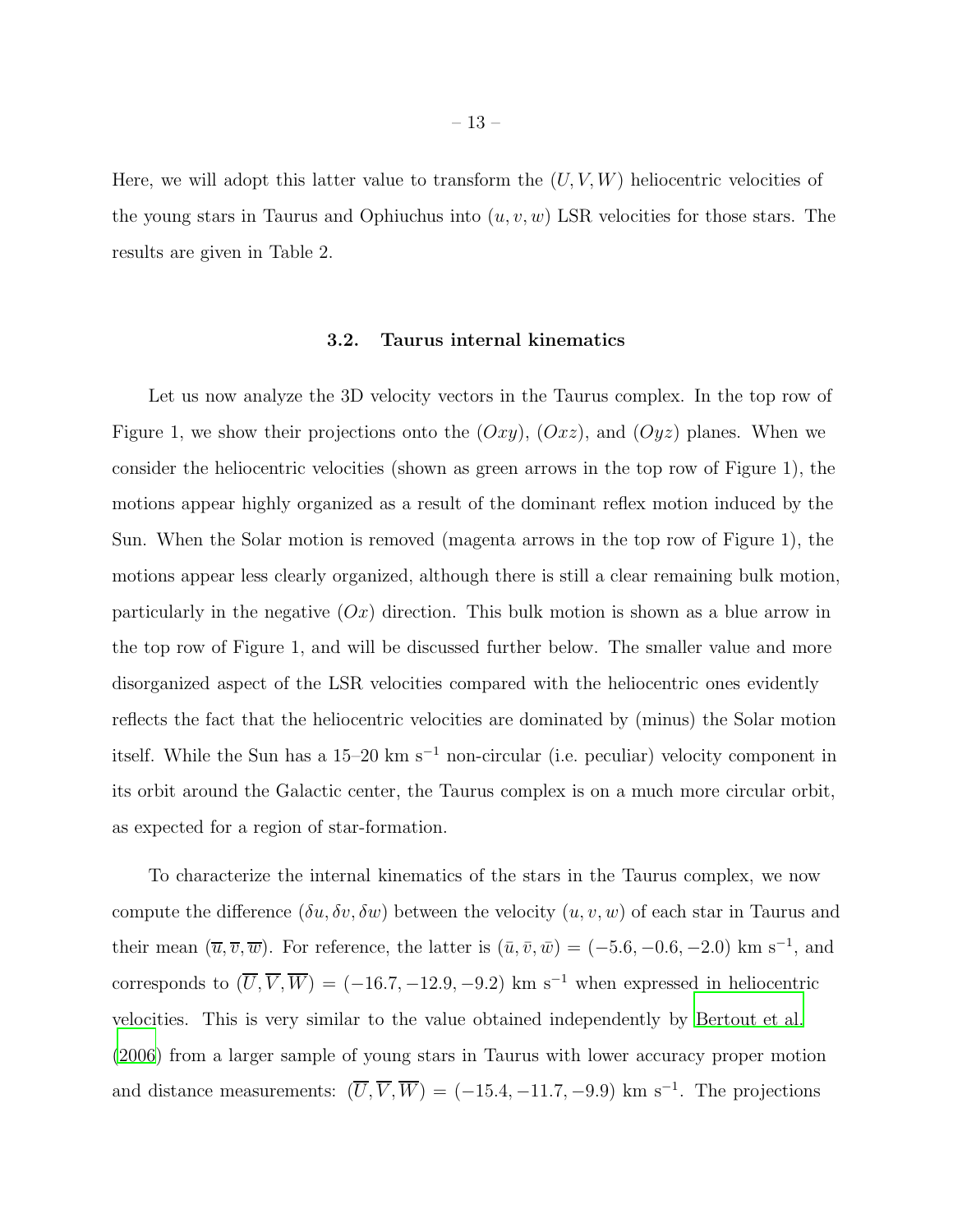of  $(\delta u, \delta v, \delta w)$  are shown in the bottom row of Figure 1. They have a fairly random appearance, with one-dimensional dispersion  $\sigma_u = 1.3 \text{ km s}^{-1}$ ,  $\sigma_v = 2.1 \text{ km s}^{-1}$ ,  $\sigma_w = 3.2$ km s<sup>-1</sup>. The three-dimensional velocity dispersion is  $\sigma = \sqrt{\sigma_u^2 + \sigma_v^2 + \sigma_w^2} = 4.1 \text{ km s}^{-1}$ .

To assess quantitatively the relative importance of random and organized motions within Taurus, we proceed as follows. Each star is located at a position relative to the center of the complex given by the vector  $\mathbf{r}_*$  and moves relative to the complex at a velocity  $\delta v_*$ . To each position vector  $r_*$ , we associate the unit vector  $\hat{r}_* = r_*/|r_*|$  which simply points from the center to each given star in the complex. We will consider two types of organized motions: expansion (or contraction) and rotation. The velocity  $\delta v_*$  of each star in the complex (measured relative to the complex itself) should be parallel to  $\hat{\mathbf{r}}_*$  for expansion, and anti-parallel for contraction. Thus, the dot product  $\hat{\mathbf{r}}_*$  .  $\delta \mathbf{v}_*$  should be large and positive for expansion, and large but negative for contraction. By the same token, the cross product  $\hat{\mathbf{r}}_* \times \delta \mathbf{v}_*$  should be small for expansion and contraction.

Conversely, for large-scale rotation, we expect the cross product  $\hat{\mathbf{r}}_* \times \delta \mathbf{v}_*$  to be large and the dot product  $\hat{\mathbf{r}}_*$ .  $\delta \mathbf{v}_*$  to be small. For instance, for circular rotation in a disk-like structure,  $\delta v_*$  and  $\hat{r}_*$  would be orthogonal, so the dot product would be zero and the cross product would be maximum. For a 3-dimensional structure such as Taurus, the situation would be slightly more complex, but one would certainly expect the cross product to be large and the dot product to be small. An alternative way of looking at this issue is that the quantity  $\hat{\mathbf{r}}_* \times \delta \mathbf{v}_*$  is a proxy for the specific angular momentum of the complex, which is expected to be large for rotation, but small for contraction and expansion.

We calculated the cross and dot products described above for each star in Taurus, and took their mean. Notice that both quantities have dimensions of velocity (this was, indeed, the reason for using the unit vector  $\hat{\mathbf{r}}_*$  rather than  $\mathbf{r}_*$  itself, in the dot and cross products). Because the dot product is a measure of expansion, while the cross product is a measure of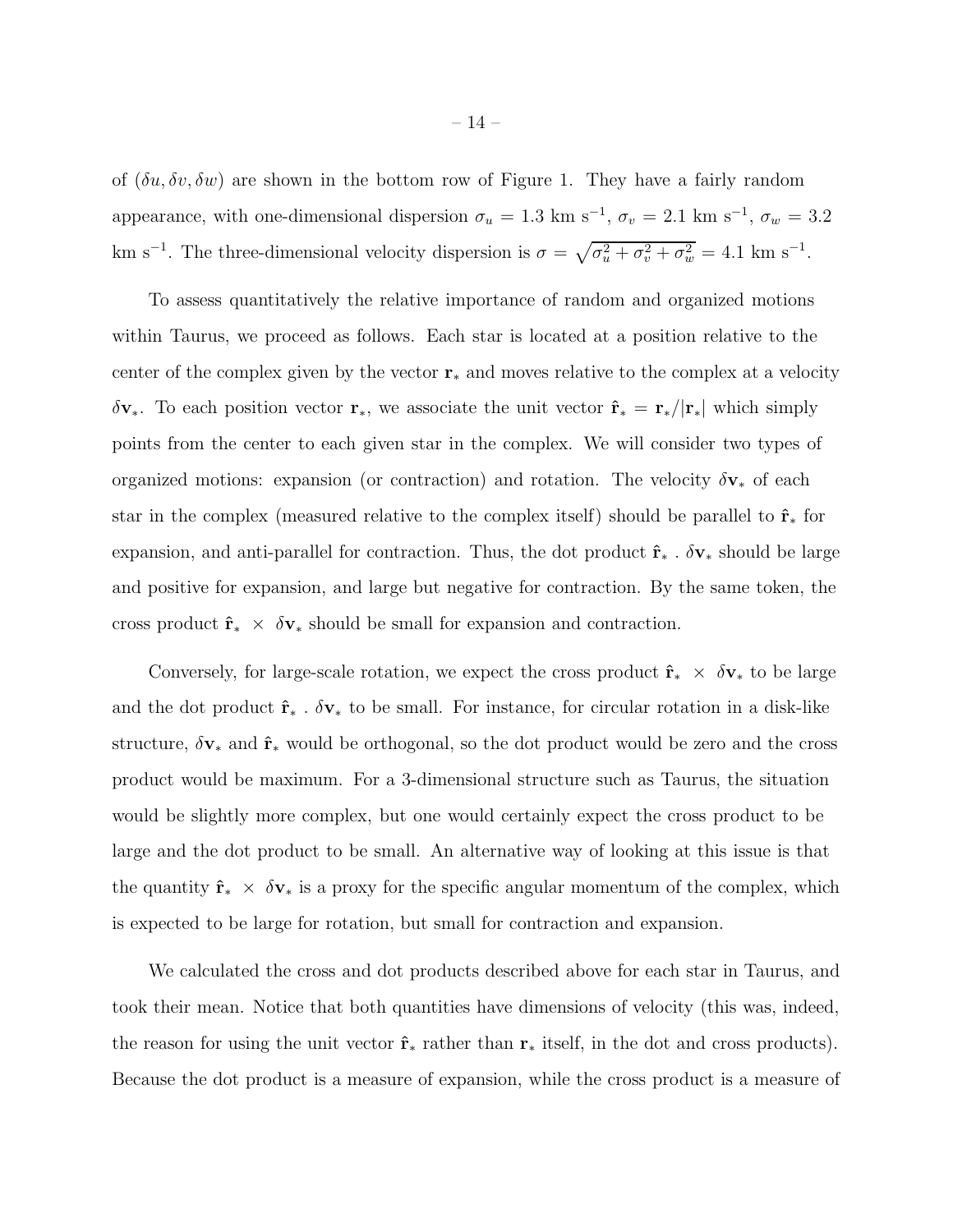rotation, we will introduce the following definitions:

$$
v_{exp} = \mathbf{\hat{r}}_* \cdot \delta \mathbf{v}_*,
$$

$$
v_{rot} = \hat{\mathbf{r}}_* \times \delta \mathbf{v}_*.
$$

Of course, these quantities are not strictly expansion and rotation velocities, but in view of our previous discussion, they can be used as proxies for them.

For Taurus, we obtain  $v_{exp} = -0.15$  km s<sup>-1</sup> and  $v_{circ} = (-1.55, +2.03, -0.02)$  km s<sup>-1</sup>. The individual values of the dot and cross products are shown in Table 3, and the projections of the individual cross product vectors are shown in the bottom row of Figure 1. The expansion velocity appears very small compared with the velocity dispersion of ∼ 4 km s<sup>−</sup><sup>1</sup> measured earlier. This results from the fact that the individual dot products are alternatively positive and negative (see Table 3), resulting in a small net mean. Thus, in the radial direction, the stellar motions appear to be dominated by a random component rather than by an organized expansion or contraction pattern. This is correctly reflected by the small absolute value of  $v_{exp}$ .

The situation for rotation is clearly different. We obtain  $v_{rot}$  of about 2 km s<sup>-1</sup> comparable with the velocity dispersion. Moreover, the individual cross product vectors are clearly not randomly oriented. Instead, their components along the  $(Ox)$  axis are systematically negative, their components along the  $(Oy)$  axis are systematically positive, while their component along the  $(Oz)$  axis are around zero (see Table 3, Figure 1). This suggests that the entire Taurus complex is tumbling with a rotation velocity  $\omega$  in the  $(Oxy)$ plane. Since Taurus is a few tens of pc across and the rotation velocity is a few km s<sup>−</sup><sup>1</sup> , the rotation of Taurus induces velocity gradients of order 0.1 km s<sup>-1</sup> pc<sup>-1</sup> across the complex.

The relevance of rotation to the equilibrium of the Taurus complex can be estimated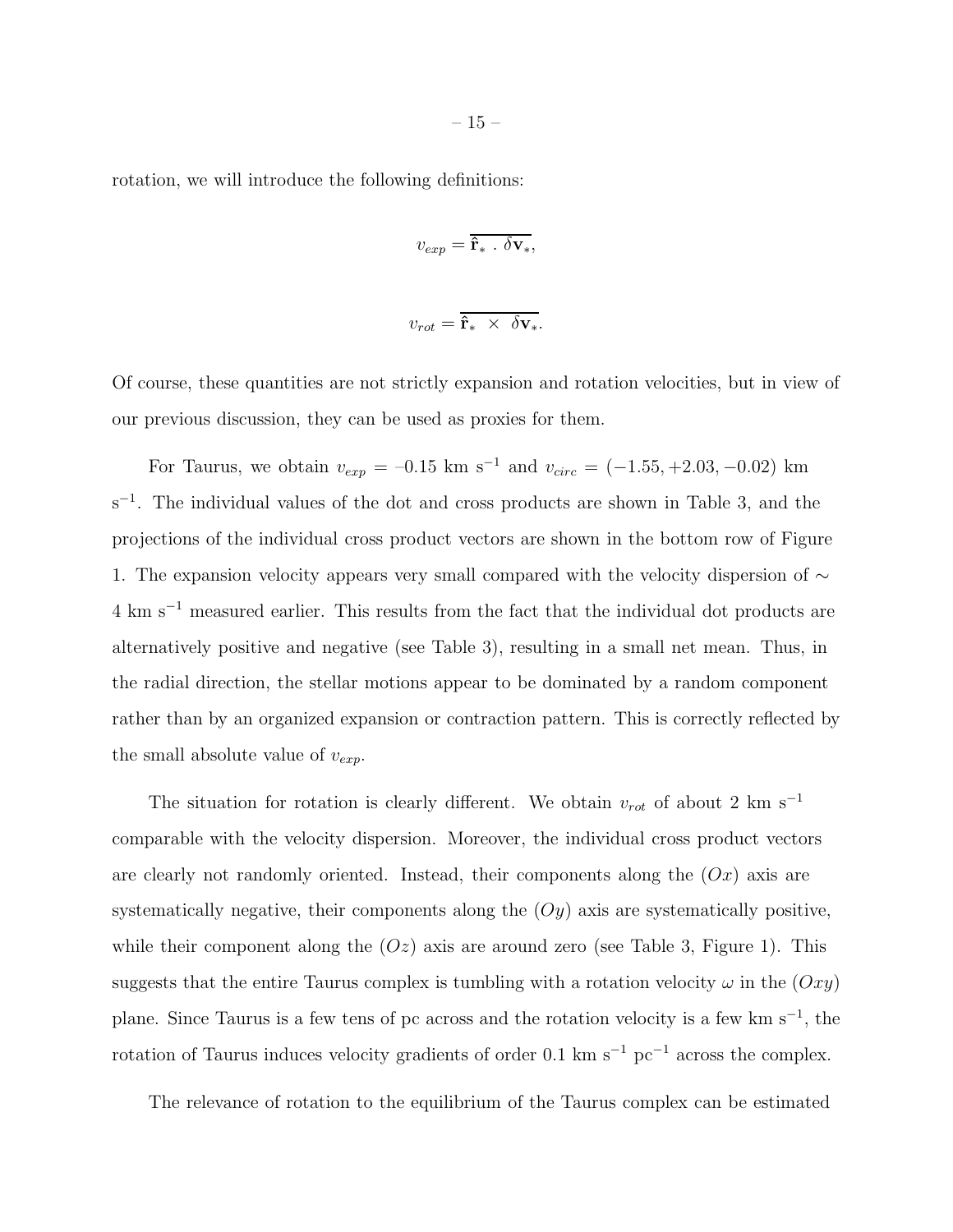by assuming a homogeneous spherical cloud with  $v_{rot} = 2 \text{ km s}^{-1}$  at its edge and comparing the gravitational energy with the rotational energy. We assume that Taurus has a total mass of  $M \simeq 3 \times 10^4$   $M_{\odot}$  [\(Ungerechts et al. 1987\)](#page-23-13) and a radius of  $R \simeq 15$  pc (Güdel et al. [2007\)](#page-21-3).

The gravitational energy is given by

$$
E_{grav} \simeq -\frac{3GM^2}{5R} \simeq -3 \times 10^{48} \ ergs,
$$

while the rotational energy is

$$
E_{rot} \simeq \frac{Mv_{rot}^2}{5} \simeq 5 \times 10^{47} \ ergs.
$$

We then conclude that rotation plays a minor role in the virial equilibrium of Taurus.

Our analysis of the internal kinematics of Taurus is based on high accuracy radial velocity, proper motion, and distance measurements of a limited sample of young stellar objects. The comparison (mentioned in Section 3.2) of the mean bulk motion of Taurus measured here with the determination by [Bertout et al. \(2006\)](#page-20-14) based on a much larger sample (but with much less accurate astrometric information) shows that our conclusions are trustworthy. It will be very interesting to repeat our analysis with larger samples of young stellar objects when they become available. For instance, the Gould's Belt Distances Survey [\(Loinard et al. 2011](#page-21-17)) will provide parallaxes and proper motion measurements similar to those used here for tens of young stars in Taurus and other regions. The GAIA mission [\(de Bruijne 2012\)](#page-20-15) will provide data with similar accuracy at least for YSOs that are not too deeply embedded into their parental dusty cocoons.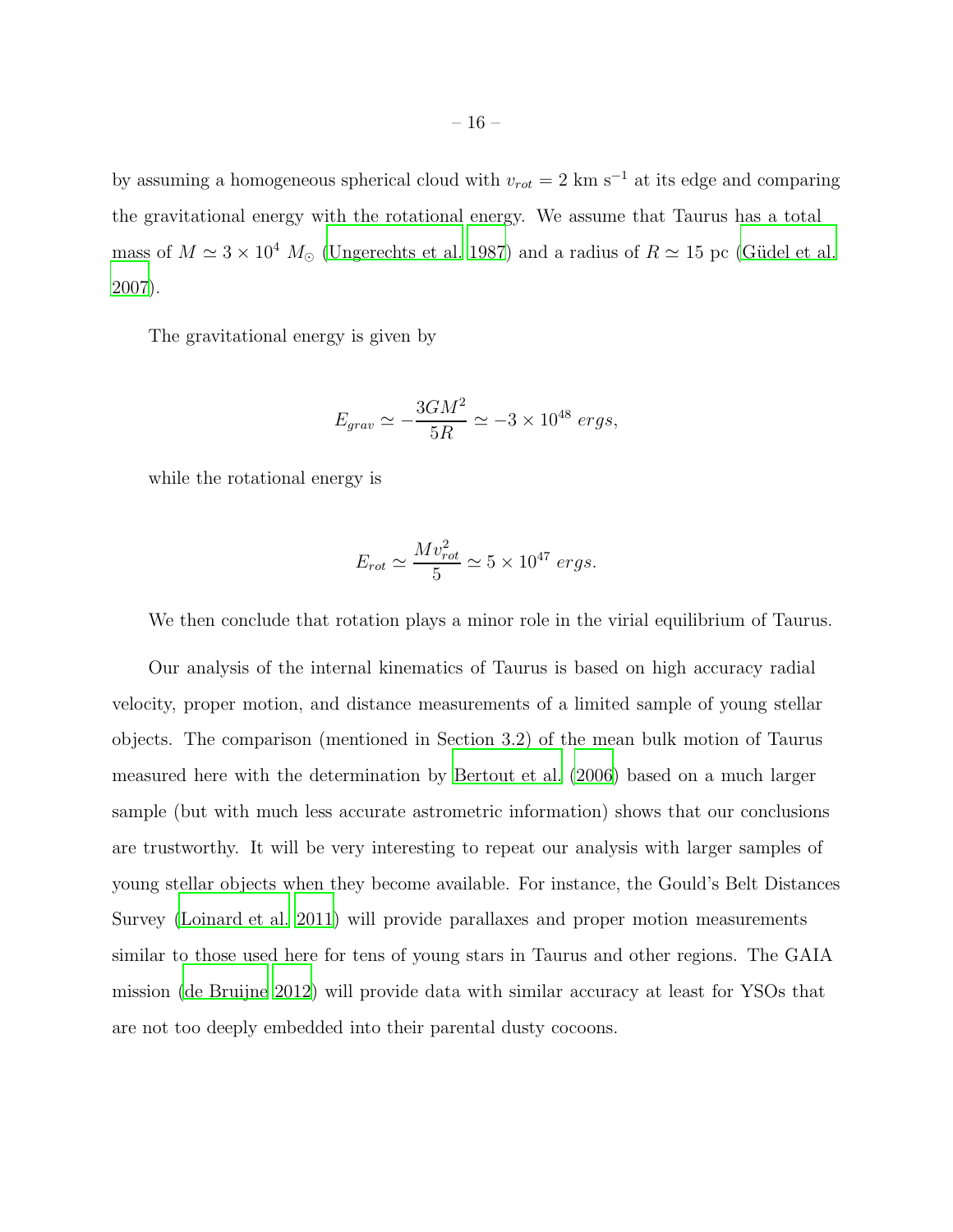#### 3.3. The Ophiuchus bulk motion

The previous analysis could be repeated for Ophiuchus, but the results for internal kinematics would be quite uncertain, because there are only four stars with accurate proper motions, the stars are highly concentrated (within a few pc of each other), and the necessary (but poorly justified for 2 of the 4 stars) assumption that all are at a common distance. We will defer this analysis to a forthcoming paper where additional astrometric results from the Gould's Belt Distances Survey [Loinard et al. \(2011\)](#page-21-17) will be incorporated (Ortiz-León et al. [2015\)](#page-22-15). Here, we will merely use the Ophiuchus results to estimate the mean bulk motion of the region. We obtain  $(\bar{u}, \bar{v}, \bar{w}) = (+4.3, -0.9, +2.4)$  km s<sup>-1</sup>, which corresponds to  $(\overline{U}, \overline{V}, \overline{W}) = (-6.8, -13.1, -4.8)$  km s<sup>-1</sup> when expressed in heliocentric velocities.

## 3.4. The relative motion between Taurus and Ophiuchus

Taurus and Ophiuchus are fortuitously located almost symmetrically with respect to the Sun: Taurus lies at ∼ 145 pc in the direction of the Galactic anti-center, at a Galactic latitude  $\sim -15^{\circ}$ . Ophiuchus, on the other hand, lies at about 120 pc in the direction of the Galactic center, at a Galactic latitude  $\sim -15^{\circ}$ . In the rectangular system that we use throughout this paper, the mean position of the stars that we observed in Taurus is  $(-134.9, +16.8, -42.1)$  pc, while the mean position of the stars in Ophiuchus is  $(+114.2, -13.7, +34.5)$  pc. These two positions are almost exactly opposite to one another in the rectangular frame where the Sun is at the origin. Remarkably, the mean velocity of the stars in Taurus that we calculated earlier  $(v_{tau} = (-5.6, -0.6, -2.0)$  km s<sup>-1</sup>) and of those in Ophiuchus ( $v_{oph} = (+4.3, -0.9, +2.4)$  km s<sup>-1</sup>) are also almost exactly opposite to one another (Figure 2). Both the angle between  $v_{tau}$  and the line joining Ophiuchus to Taurus, and the angle between  $v_{oph}$  and the line joining Taurus to Ophiuchus are of the order of 13° and consistent within the errors with 0°. This strongly suggest a common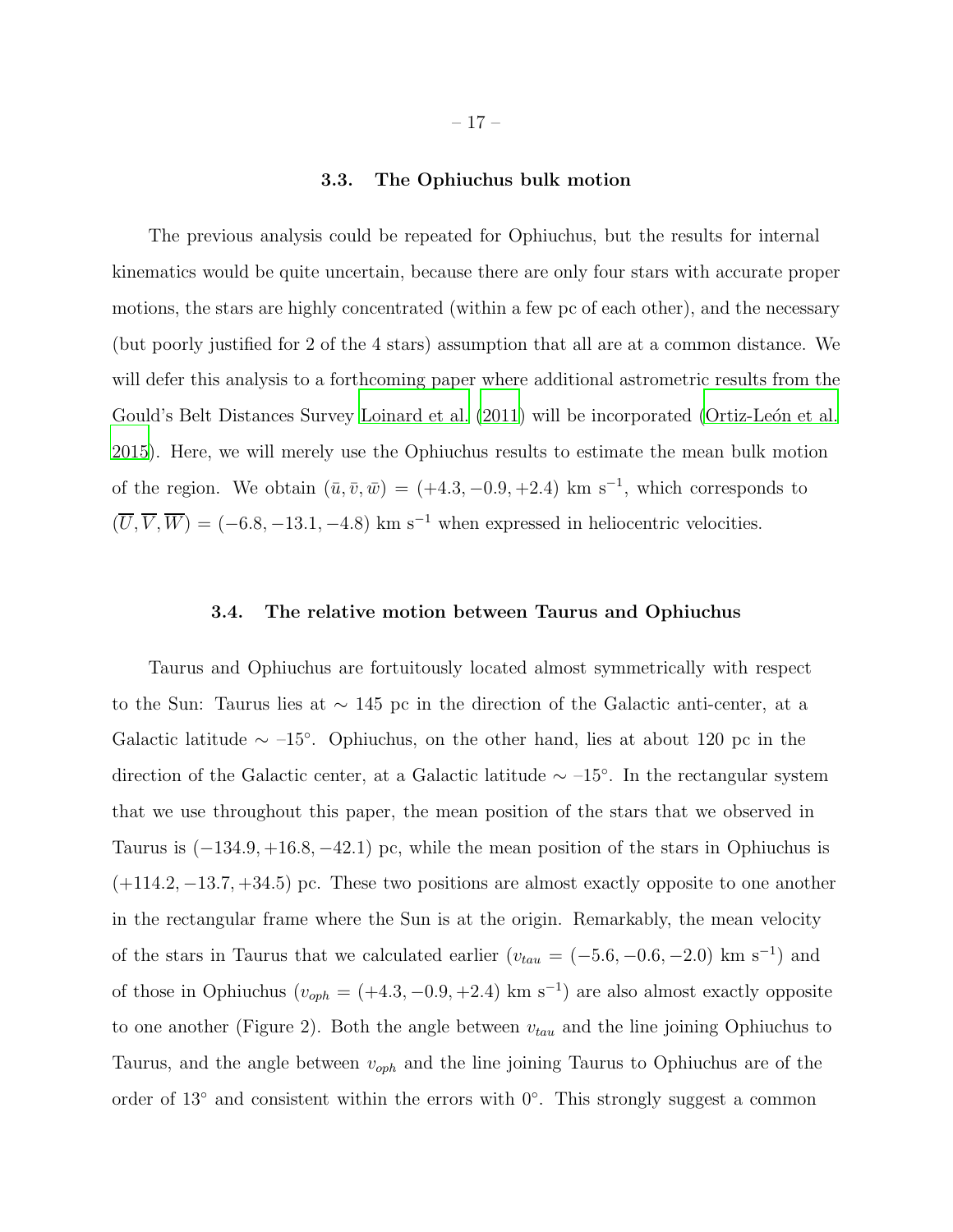origin for Taurus and Ophiuchus (Figure 2). Indeed, running the time backwards, we find that Taurus and Ophiuchus must have been very near each other about 23.7 Myr ago (this is assuming a constant velocity).

Most young stars and molecular cloud complexes in the Solar neighborhood are distributed within an expanding structure inclined by about 15–20◦ from the Galactic plane, and known as Gould's Belt (see [Poppel \(1997\)](#page-22-16) for an extensive review). The putative center of this structure is located in the Galactic mid-plane, about 100 pc from the Sun in the direction of the Galactic anti-center [\(Perrot et al. 2003](#page-22-17)). With this assumed center, all nearby substantial star-forming regions in the Solar neighborhood except Taurus can be accommodated on an elliptical ring inclined by 17.2° from the Galactic plane, with semi-major and minor axes of 373 and 233 pc, respectively, and a line of node at  $\ell =$ 296◦ . [\(Perrot et al. 2003\)](#page-22-17). The corresponding dynamical age of the structure is 26.4 Myr, remarkably similar to the dynamical age that we derived above for the Taurus-Ophiuchus system. Yet, the relation between Taurus and Gould's Belt is somewhat unclear. Taurus appears to be projected in the direction of Gould's Belt (and is indeed often included in Gould's Belt surveys), at a location intermediate between Perseus and Orion. However, it is not contained in the ring that defines Gould's Belt. Instead, it is located near the center of the Belt (see e.g. Figure 5 in [Perrot et al. 2003\)](#page-22-17).

A possible explanation for the peculiar location of Taurus with respect to Gould's Belt was proposed by [Olano et al. \(1987\)](#page-22-18) ; see also the review by [Poppel \(1997](#page-22-16)). In that scheme, the Taurus material would have been ejected from a region located somewhere along the ring containing the star-forming regions in Gould's Belt. They argue in favor of a region at  $\ell \sim 245^{\circ}$  and  $b \sim -14^{\circ}$ . Our analysis of the relative kinematics between Ophiuchus and Taurus would be inconsistent with this original position (which would instead have to lie fairly close to the current position of the Sun), but the mechanism proposed by [Olano et al.](#page-22-18)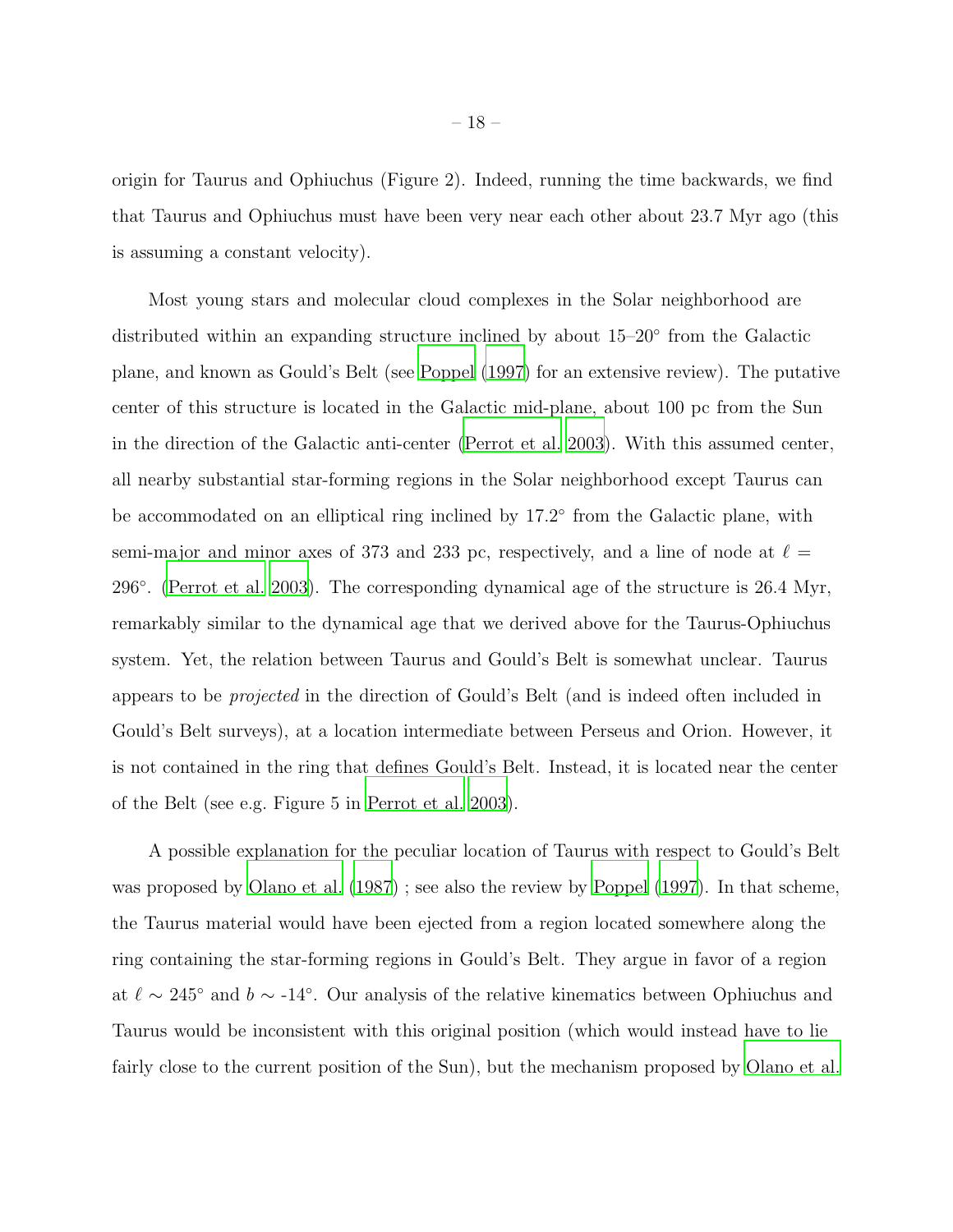[\(1987\)](#page-22-18) could still provide the correct theoretical framework for the observations. In this scheme, Taurus and Ophiuchus would originate as the result of an energetic event which would have occurred roughly simultaneously with (or only a few Myr after) the creation of Gould's Belt and which would have launched interstellar material on opposite ballistic trajectories. It is interesting in this respect to consider the energetics. In combination, Taurus and Ophiuchus contain about  $5 \times 10^4$  M<sub>☉</sub> in material, and they are both moving at about 5 km s<sup>-1</sup>. This corresponds to a total kinetic energy of  $2 \times 10^{49}$  ergs, which is only a fraction of the kinetic energy output of a typical core-collapse Supernova explosion.

## 4. Conclusions

In this paper, we have combined radial velocity measurements with high accuracy proper motion and parallax determinations for a sample of young stars in Taurus and Ophiuchus to characterize both their internal kinematics and their relative motion. We find no evidence for contraction or expansion of the Taurus complex but fairly conclusive indications for global rotation in Taurus. These conclusions will be strengthened once additional high quality parallaxes and proper motions become available for young stars in Taurus and Ophiuchus first as part of the Gould's Belt Distances Survey [\(Loinard et al.](#page-21-17) [2011\)](#page-21-17) and then from the GAIA mission.

In addition, we measure the relative velocity of Taurus and Ophiuchus and show that they are moving away from each other at a velocity of order 5 km s<sup>−</sup><sup>1</sup> . This points to a common origin, some 23.7 Myr ago, possibly related to the phenomena that gave birth to Gould's Belt.

J.L.R., L.L., S.D., G.N.O, and L.F.R. acknowledge the financial support of DGAPA, UNAM, and CONACyT, Mexico. The National Radio Astronomy Observatory is operated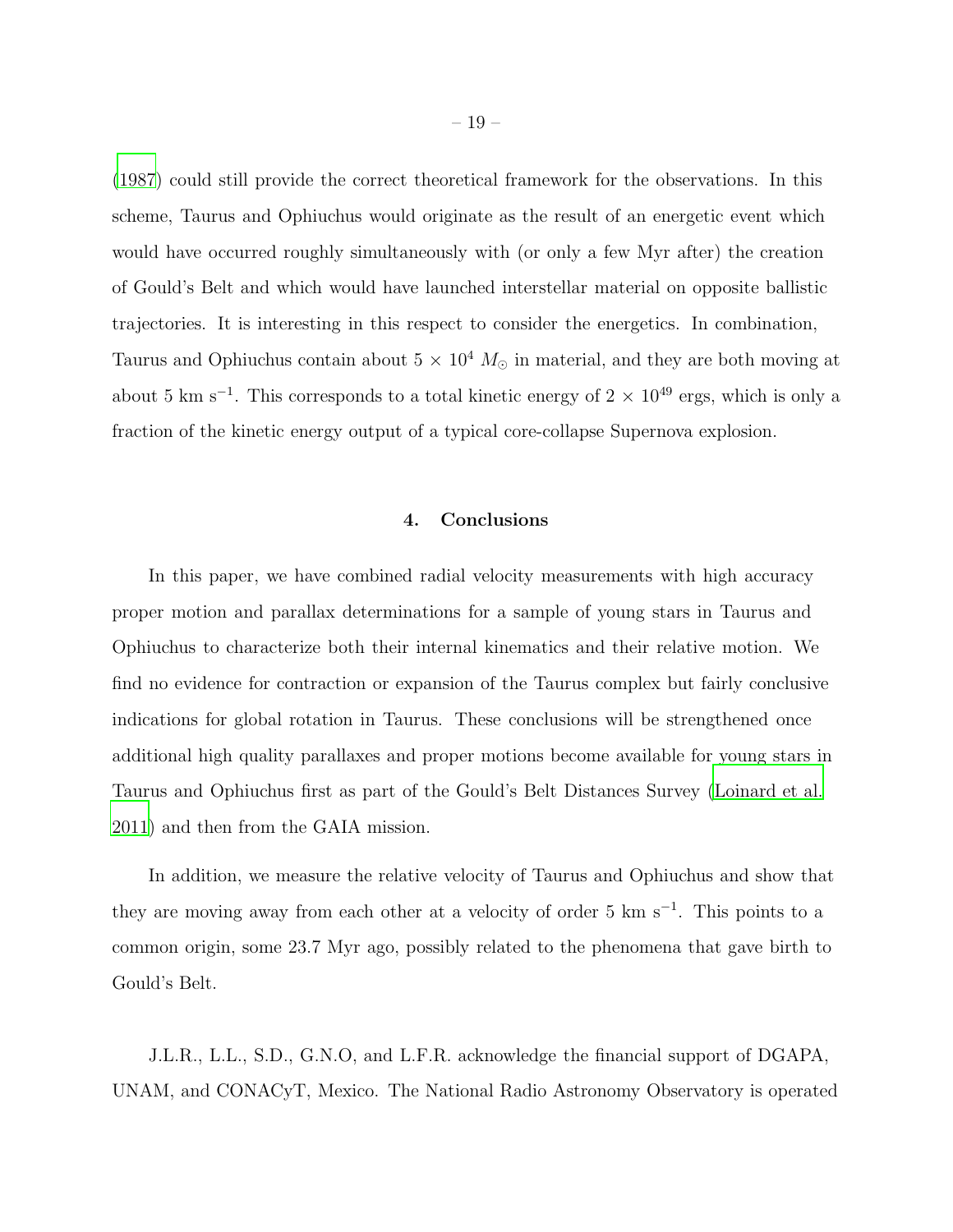by Associated Universities Inc. under cooperative agreement with the National Science Foundation.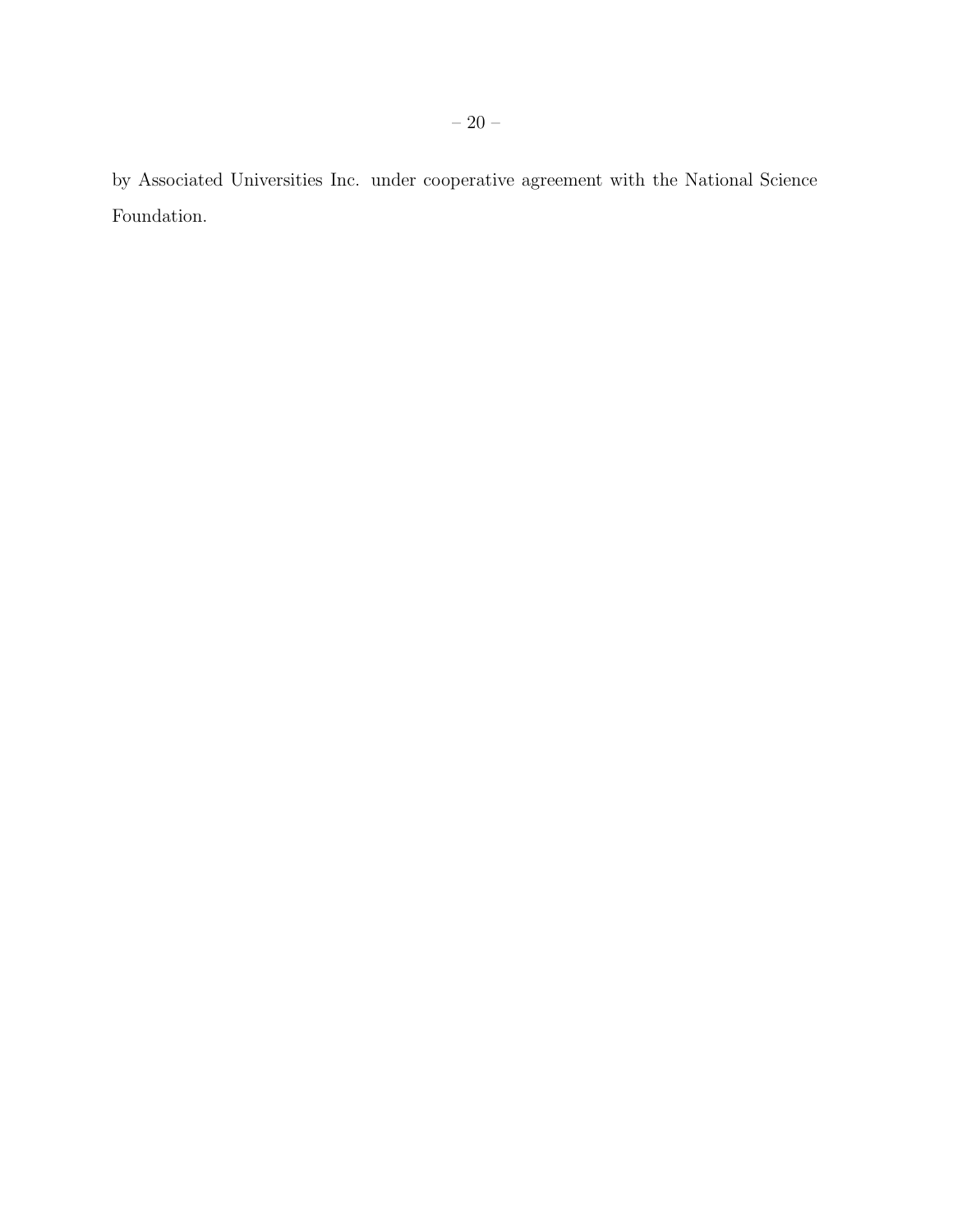#### REFERENCES

- <span id="page-20-11"></span>Andre P., Ward-Thompson D., Barsony M., 1993, ApJ, 406, 122
- <span id="page-20-1"></span>Andrews S. M., Williams J. P., 2005, ApJ, 619, L175
- <span id="page-20-8"></span>Bacciotti F., Ray T. P., Mundt R., et al., 2002, ApJ, 576, 222
- <span id="page-20-14"></span>Bertout C., Genova F., 2006, A&A, 460, 499
- <span id="page-20-6"></span>Boden A. F., Torres G., Duchêne G., et al., 2012, ApJ, 747, 17
- <span id="page-20-4"></span>Boden A. F., Torres, G., Sargent, A.I., et al., 2007, ApJ, 670, 1214
- Briceño C., Calvet N., Gomez M., et al., 1993, PASP, 105, 686
- Briceño C., Calvet N., Kenyon S., et al., 1999, AJ, 118, 1354
- <span id="page-20-3"></span>Chandler C. J., Brogan C. L., Shirley Y. L., et al., 2005, ApJ, 632, 371
- <span id="page-20-9"></span>Claussen, M. J., Wilking, B. A., Benson, P. J., et al. 1996, ApJS, 106, 111
- <span id="page-20-12"></span>Curiel S., Girart J. M., Rodríguez L. F., et al., 2003, ApJ, 582, L109
- <span id="page-20-15"></span>de Bruijne, J. H. J. 2012, Ap&SS, 341, 31
- <span id="page-20-13"></span>Dehnen W., Binney J. J., 1998, MNRAS, 298, 387
- <span id="page-20-10"></span>Desmurs, J.-F., Codella, C.,Santiago-García, J., et al., 2009, A&A, 498, 753
- <span id="page-20-0"></span>Duchêne G., Bouvier J., Bontemps S., et al., 2004, A&A, 427, 651
- <span id="page-20-5"></span>Duchêne G., Ghez A. M., McCabe C., et al., 2003, ApJ, 592, 288
- <span id="page-20-7"></span>Duchêne G., Ghez A. M., McCabe C., 2002, ApJ, 568, 771
- <span id="page-20-2"></span>Dzib S. A., Loinard L., Rodríguez L.F., et al., 2015, ApJ, 801, 91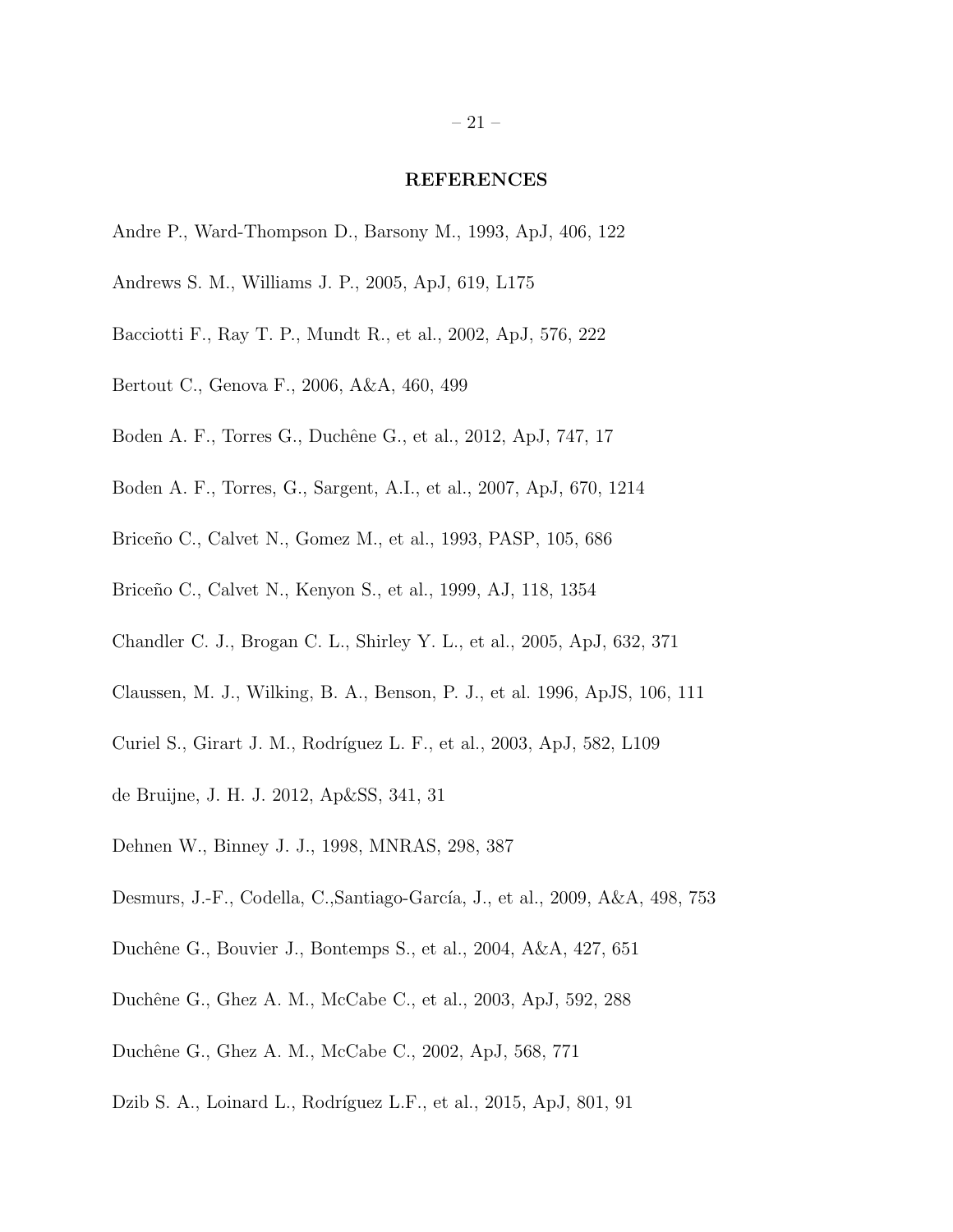- <span id="page-21-7"></span>Dzib S. A., Loinard L., Mioduszewski A.J., et al., 2013, ApJ, 775, 63
- Dzib S. A., Loinard L., Mioduszewski A. J., et al., 2011, BAAS, 43, #434.46
- <span id="page-21-13"></span>Fazio G. G., Low F. J., Wright E. L., et al., 1976, ApJ, 206, L165-L169
- <span id="page-21-16"></span>Feigelson E. D., Montmerle T., 1985, ApJ, 289, L19-L23
- <span id="page-21-9"></span>Fridlund C. V. M., Bergman P., White G. J., et al., 2002, A&A, 382, 573
- <span id="page-21-4"></span>Gagn´e M., Skinner S. L., Daniel K. J., 2004, ApJ, 613, 393
- <span id="page-21-12"></span>Grasdalen G. L., Strom K. M., Strom S. E., 1973, ApJ, 184, L53
- <span id="page-21-3"></span>Güdel, M., Briggs, K. R., Arzner, K., et al., 2007, A&A, 468, 353
- <span id="page-21-5"></span>Haisch K. E., Jr., Barsony M., Greene T. P., et al., 2002, AJ, 124, 2841
- <span id="page-21-8"></span>Hartmann L., Hewett R., Stahler S., et al., 1986, ApJ, 309, 275
- <span id="page-21-10"></span>Imai, H., Nakashima, K., Bushimata, T., et al., 2007, PASJ, 59, 1107
- <span id="page-21-15"></span>Jensen E. L. N., Cohen D. H., Gagné M., 2009, ApJ, 703, 252
- <span id="page-21-6"></span>Johnstone D., Di Francesco J., Kirk H., 2004, ApJ, 611, L45
- <span id="page-21-11"></span>Jørgensen J. K., Bourke T. L., Nguyen Luong Q., et al, 2011, A&A, 534, AA100
- <span id="page-21-2"></span>Kenyon S. J., Gómez M., Whitney B. A., 2008, hsf1.book, 405
- <span id="page-21-14"></span>Leous J. A., Feigelson E. D., Andre P., et al., 1991, ApJ, 379, 683-688
- <span id="page-21-17"></span>Loinard L., Mioduszewski A. J., Torres R. M., et al., 2011, RMxAC , 40, 205
- <span id="page-21-0"></span>Loinard L., Torres R. M., Mioduszewski A. J., et al, 2008, ApJ, 675, L29-L32
- <span id="page-21-1"></span>Loinard L., Torres R. M., Mioduszewski A. J., et al., 2007, ApJ, 671, 546-554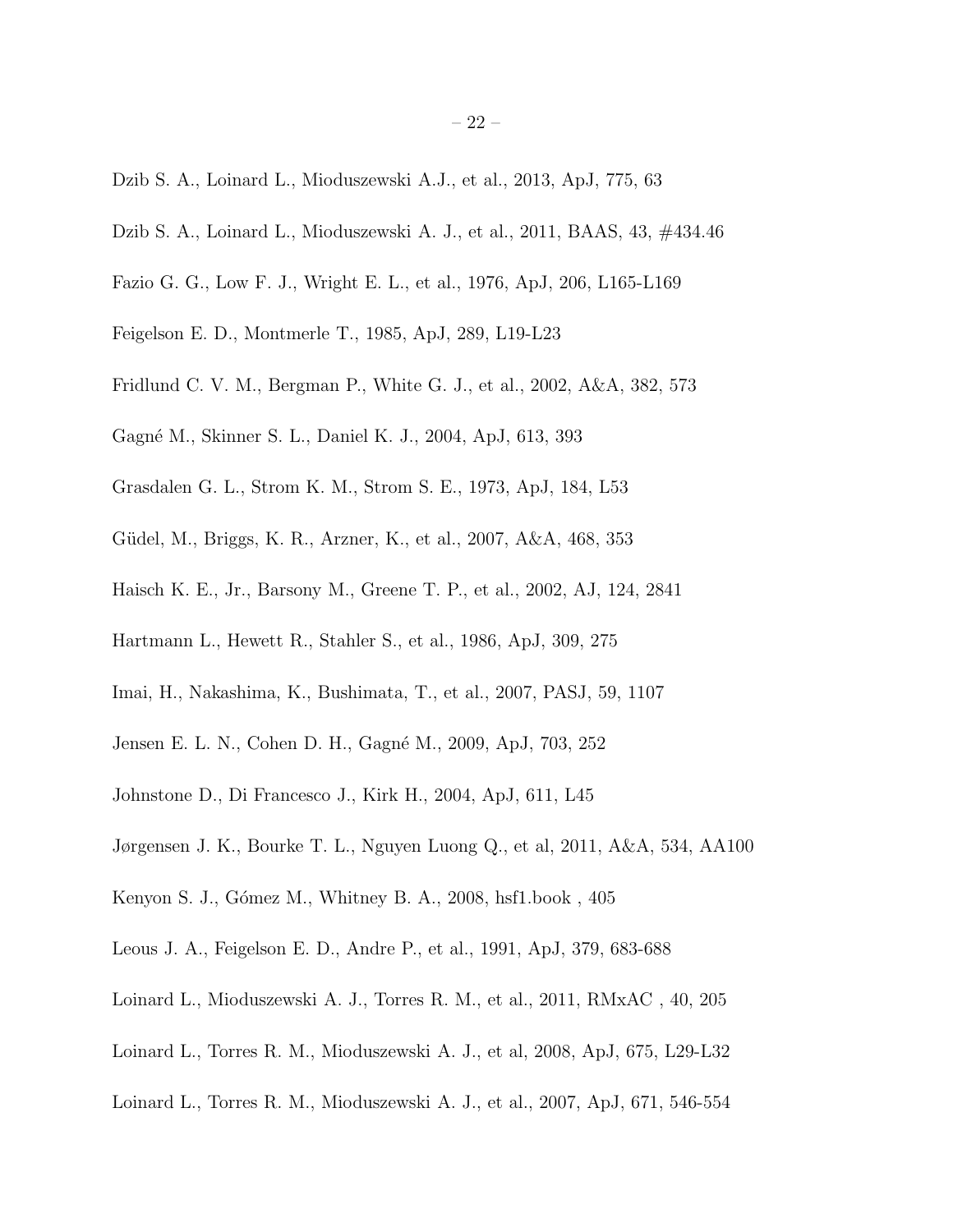- <span id="page-22-4"></span>Loinard L., Rodríguez L. F., Rodríguez M. I., 2003, ApJ, 587, L47
- <span id="page-22-9"></span>Loinard L., 2002, Rev. Mexicana Astron. Astrofis., 38, 61
- <span id="page-22-11"></span>Loren R. B., Wootten A., Wilking B. A., 1990, ApJ, 365, 269
- <span id="page-22-7"></span>Luhman K. L., Allen P. R., Espaillat C., et al., 2010, ApJS, 186, 111
- <span id="page-22-13"></span>Massarotti A., Latham D. W., Torres G., et al., 2005, AJ, 129, 2294
- <span id="page-22-12"></span>Montmerle T., Koch-Miramond L., Falgarone E., et al., 1983, ApJ, 269, 182
- <span id="page-22-1"></span>Motte F., Andre P., Neri R., 1998, A&A, 336, 150
- <span id="page-22-10"></span>Mundy L. G., Wootten A., Wilking B. A., et al., 1992, ApJ, 385, 306
- <span id="page-22-5"></span>Nguyen D. C., Brandeker A., van Kerkwijk M. H., et al., 2012, ApJ, 745, 119
- <span id="page-22-18"></span>Olano C. A., Poeppel W. G. L., 1987, A&A, 179, 202
- <span id="page-22-15"></span>Ortiz-León, G. N., Loinard, L., Mioduszewski, A. J., et al., 2015, ApJ, 805, 9
- <span id="page-22-0"></span>Ozawa H., Grosso N., Montmerle T., 2005,A&A, 429, 963
- <span id="page-22-3"></span>Padgett, D. L., Rebull, L. M., Stapelfeldt, K. R., et al. 2008, ApJ, 672, 1013
- <span id="page-22-17"></span>Perrot C. A., Grenier I. A., 2003, A&A, 404, 519
- <span id="page-22-16"></span>Poppel W., 1997, Fund. Cosmic Phys., 18, 1
- <span id="page-22-2"></span>Rebull, L. M., Padgett, D. L., McCabe, C.-E., et al. 2010, ApJS, 186, 259
- <span id="page-22-14"></span>Reid M. J., 2009, BAAS, 41, #325.02
- <span id="page-22-6"></span>Rodríguez, L. F., González, R. F., Raga, A. C., et al., 2012, A&A, 537, AA123
- <span id="page-22-8"></span>Rodríguez L. F., Dzib S. A., Loinard L., et al., 2012, RMxAA, 48, 243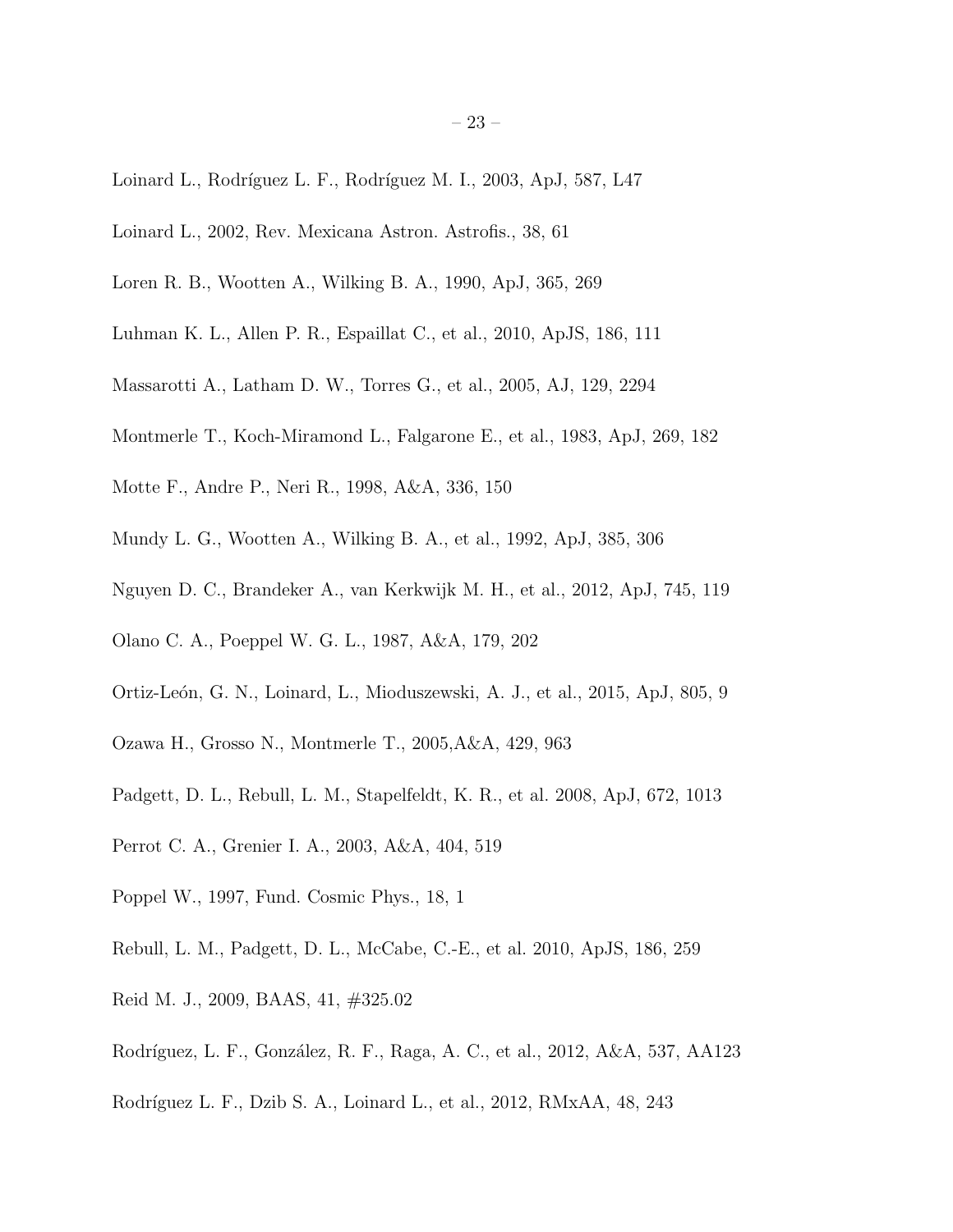- <span id="page-23-9"></span>Rodríguez L. F., Curiel S., Cantó J., et al., 2003, ApJ, 583, 330
- <span id="page-23-8"></span>Schaefer G. H., 2014,aspc, 487, 57
- <span id="page-23-12"></span>Schönrich R., Binney J., Dehnen W., 2010, MNRAS, 403, 1829
- <span id="page-23-4"></span>Shu F. H., Adams F. C., Lizano S., 1987, ARA&A, 25, 23
- <span id="page-23-5"></span>Thompson A. R., Moran J. M., Swenson G. W., 2007, John Wiley & Sons, 2007
- <span id="page-23-2"></span>Torres R. M., Loinard L., Mioduszewski A. J., et al., 2012, ApJ, 747, 18
- <span id="page-23-1"></span>Torres R. M., Loinard L., Mioduszewski A. J., et al., 2009, ApJ, 698, 242-249
- <span id="page-23-0"></span>Torres R. M., Loinard L., Mioduszewski A. J., et al., 2007, ApJ, 671, 1813-1819
- <span id="page-23-13"></span>Ungerechts H., Thaddeus P., 1987, ApJS, 63, 645
- <span id="page-23-6"></span>Walter F. M., Brown A., Mathieu R. D., et al., 1988, AJ, 96, 297
- <span id="page-23-10"></span>Watson, D. M., Kemper, F., Calvet, N., et al., 2004, ApJS, 154, 391
- <span id="page-23-7"></span>Welty A. D., 1995, AJ, 110, 776
- <span id="page-23-3"></span>Wilking B. A., Gagné M., Allen L. E., 2008, hsf2 book, 351
- <span id="page-23-11"></span>Zapata L. A., Lizano S., Rodríguez L. F., et al., 2015, ApJ, 798, 131

<sup>– 24 –</sup>

This manuscript was prepared with the AAS LAT<sub>E</sub>X macros v5.2.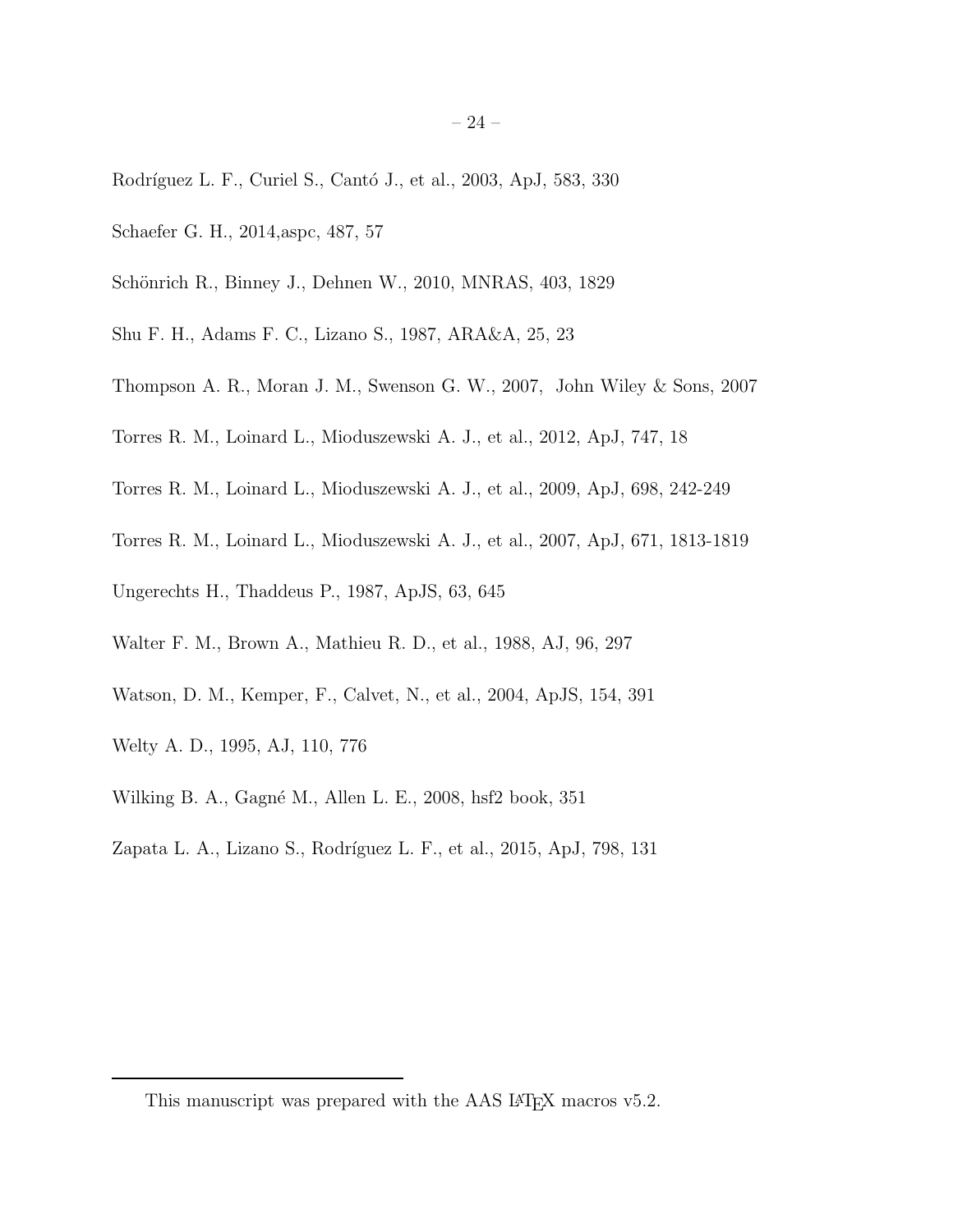Table 1. Observational data

| Source             | $d$ (pc)        | $\mu_{\alpha}$ cos $\delta$ (mas yr <sup>-1</sup> ) | $\mu_{\delta}$ (mas yr <sup>-1</sup> ) | $\mu_{\ell} \cosh \left( \max \mathrm{yr}^{-1} \right)$ | $\mu_b$ (mas yr <sup>-1</sup> ) | $V_r$ (km s <sup>-1</sup> ) |
|--------------------|-----------------|-----------------------------------------------------|----------------------------------------|---------------------------------------------------------|---------------------------------|-----------------------------|
|                    |                 |                                                     |                                        |                                                         |                                 |                             |
| IRAS 16293-2422    | $120.0 \pm 4.0$ | $-16.2 \pm 0.9$                                     | $-7.0 \pm 1.1$                         | $-15.85 \pm 1.06$                                       | $7.77{\pm}1.1$                  | $-7.7 \pm 1.9$              |
| <b>YLW 15</b>      | $120.0 \pm 4.0$ | $-1.4 \pm 0.5$                                      | $-20.8 \pm 0.8$                        | $-16.55 \pm 0.58$                                       | $-12.68 \pm 0.58$               | $-6.5 \pm 0.7$              |
| S <sub>1</sub>     | $120.0 \pm 4.0$ | $-3.88 \pm 0.87$                                    | $-31.55 \pm 0.69$                      | $-26.25 \pm 0.81$                                       | $-17.95 \pm 0.78$               | $-6.7 \pm 1.0$              |
| DoAr <sub>21</sub> | $120.0 \pm 4.0$ | $-26.47 \pm 0.92$                                   | $-28.23 \pm 0.73$                      | $-38.69 \pm 0.86$                                       | $0.85 \pm 0.84$                 | $-4.6 \pm 3.3$              |
| Hubble 4           | $132.8 \pm 0.5$ | $+4.30 \pm 0.05$                                    | $-28.9 \pm 0.3$                        | $23.95 \pm 0.25$                                        | $-16.75 + 0.24$                 | $+18.0 \pm 2.0$             |
| HDE 283572         | $128.5 \pm 0.6$ | $+8.88 \pm 0.06$                                    | $-26.6 \pm 0.1$                        | $25.53 \pm 0.09$                                        | $-11.61 \pm 0.09$               | $+14.2 \pm 1.0$             |
| $HP$ Tau $G2$      | $161.2 \pm 0.9$ | $+13.90 \pm 0.06$                                   | $-15.6 \pm 0.3$                        | $20.89 \pm 0.25$                                        | $0.74 \pm 0.21$                 | $+16.6 \pm 1.7$             |
| V 773 Tau          | $132.8 \pm 2.3$ | $+8.3 \pm 0.5$                                      | $-23.6 \pm 0.5$                        | $22.72 \pm 0.51$                                        | $-10.48 \pm 0.53$               | $+16.32 \pm 0.52$           |
| T Tau N            | $146.7 \pm 0.6$ | $+12.2 \pm 0.6$                                     | $-12.7 \pm 0.6$                        | $17.59 \pm 0.64$                                        | $0.95 \pm 0.63$                 | $+19.2 \pm 0.4$             |
| L1551 IRS5         | $147.0 \pm 5.0$ | $+13.2 \pm 1.6$                                     | $-21.2 \pm 2.5$                        | $24.78 \pm 2.18$                                        | $-3.12 \pm 1.91$                | $+18.3 \pm 1.0$             |
| DG Tau $(A+B)$     | $150.0 \pm 5.0$ | $+6.8 \pm 0.8$                                      | $-19.1 \pm 0.9$                        | $18.79 \pm 0.91$                                        | $-7.62 \pm 0.91$                | $+16.1 \pm 1.0$             |

Note. — The proper motions in columns 3 and 4 are expressed in equatorial  $(\alpha, \delta)$  coordinates, while those in columns 5 and 6 are in Galactic  $(\ell, b)$  coordinates.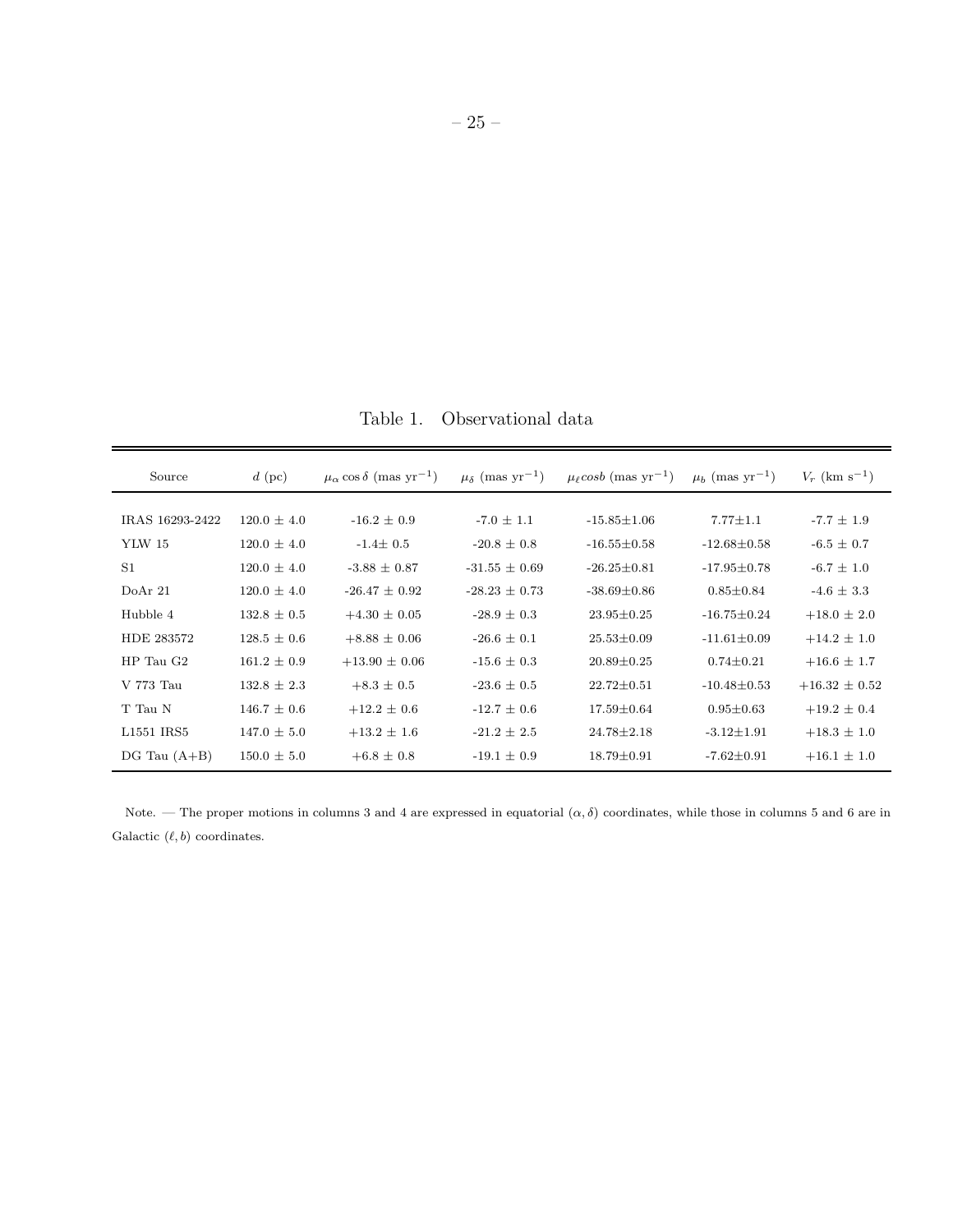Table 2. Derived velocities

| Source          | U        | V<br>$km s^{-1}$ | W        | $\boldsymbol{u}$ | $\boldsymbol{v}$<br>$km s^{-1}$ | w       | $\boldsymbol{X}$ | Y<br>pc  | Ζ        |
|-----------------|----------|------------------|----------|------------------|---------------------------------|---------|------------------|----------|----------|
|                 |          |                  |          |                  |                                 |         |                  |          |          |
| IRAS 16293-2422 | $-9.52$  | $-8.06$          | 2.15     | 1.59             | 4.19                            | 9.4     | 114.85           | $-12.21$ | 32.77    |
| <b>YLW 15</b>   | $-5.3$   | $-8.84$          | $-8.77$  | 5.81             | 3.41                            | $-1.52$ | 114.22           | $-14.01$ | 34.21    |
| S1              | $-5.22$  | $-14.42$         | $-11.72$ | 5.89             | $-2.18$                         | $-4.47$ | 114.04           | $-13.81$ | 34.89    |
| DoAr 21         | $-7.36$  | $-21.25$         | $-0.93$  | 3.75             | $-9.01$                         | 6.33    | 113.53           | $-14.87$ | 36.09    |
| Hubble 4        | $-17.17$ | $-11.98$         | $-14.98$ | $-6.07$          | 0.27                            | $-7.73$ | $-125.54$        | 24.77    | $-35.54$ |
| HDE 283572      | $-14.55$ | $-13.1$          | $-10.52$ | $-3.45$          | $-0.86$                         | $-3.27$ | $-122.01$        | 22.91    | $-33.34$ |
| $HP$ Tau $G2$   | $-17.24$ | $-14.73$         | $-4.11$  | $-6.14$          | $-2.49$                         | 3.15    | $-154.43$        | 11.54    | $-45.1$  |
| V 773 Tau       | $-16.5$  | $-11.17$         | $-10.94$ | $-5.4$           | 1.08                            | $-3.69$ | $-124.76$        | 26.03    | $-37.37$ |
| T Tau N         | $-18.94$ | $-11.01$         | $-6.24$  | $-7.84$          | 1.24                            | 1.02    | $-136.7$         | 9.01     | $-52.28$ |
| L1551 IRS5      | $-16.77$ | $-16.97$         | $-8.32$  | $-5.67$          | $-4.73$                         | $-1.07$ | $-138.13$        | 2.59     | $-50.42$ |
| DG Tau $(A+B)$  | $-15.79$ | $-11.23$         | $-9.57$  | $-4.69$          | 1.02                            | $-2.32$ | $-142.89$        | 20.48    | $-40.52$ |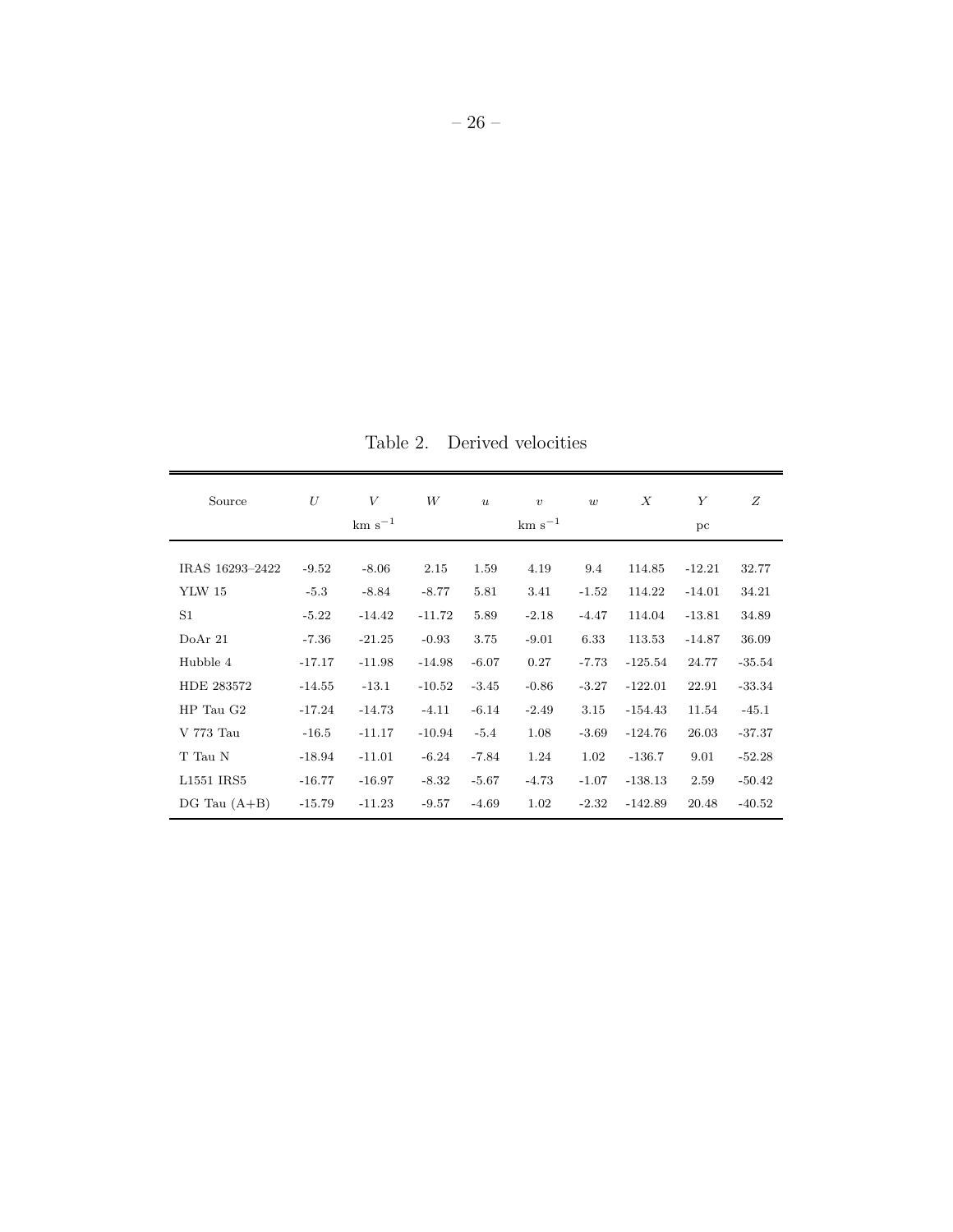Table 3. Dot and cross products for the sources in Taurus

| Source           | $\hat{r} \cdot \vec{v}$ |         | $\hat{r} \times \vec{v}$ |         |  |
|------------------|-------------------------|---------|--------------------------|---------|--|
| Hubble 4         | 0.23                    | $-1.59$ | 4.99                     | 1.63    |  |
| HDE 283572       | $-2.49$                 | $-3.72$ | 3.65                     | 0.87    |  |
| $HP$ Tau $G2$    | 0.92                    | $-0.36$ | 2.12                     | $-0.96$ |  |
| V773 Tau         | $-3.19$                 | $-0.32$ | 2.18                     | $-1.6$  |  |
| T Tau N          | 0.69                    | $-1.65$ | 1.27                     | 1.06    |  |
| L1551 IRS5       | 3.01                    | $-2.82$ | 0.21                     | 0.73    |  |
| $DG$ Tau $(A+B)$ | $-0.19$                 | $-0.43$ | $-0.14$                  | $-1.86$ |  |
|                  |                         |         |                          |         |  |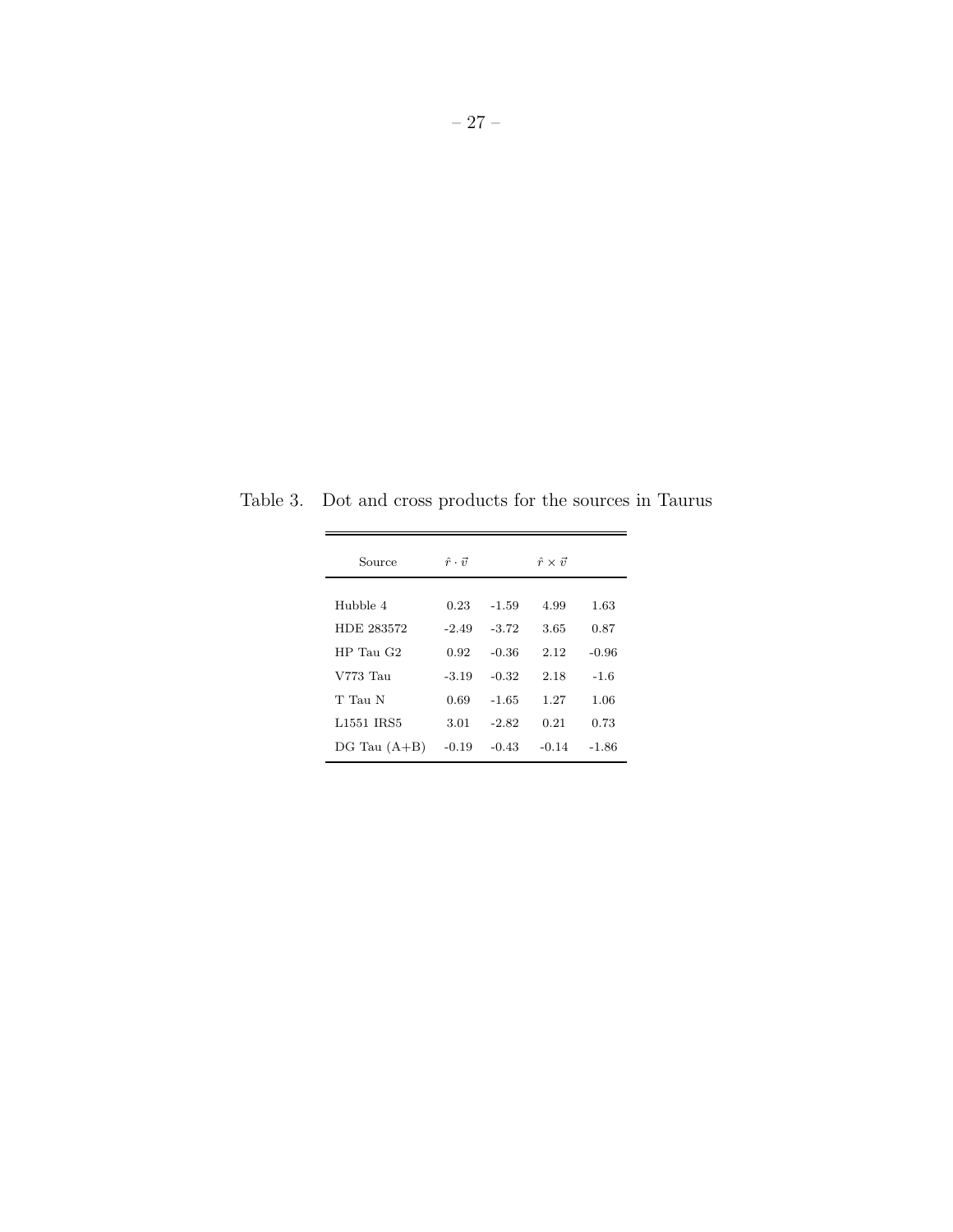

Fig. 1.— Top: heliocentric (green) and LSR (magenta) velocities for the sources in Taurus expressed in the cartesian coordinate system described in the text. The blue arrow shows the mean LSR velocity of the Taurus complex. Bottom: The green arrows show  $\delta v$ , the difference between the velocity of each star and the mean velocity of the Taurus complex. The blue arrows show the  $\hat{\mathbf{r}}_* \times \delta \mathbf{v}_*$  cross product; the black arrow is the mean of these cross products.